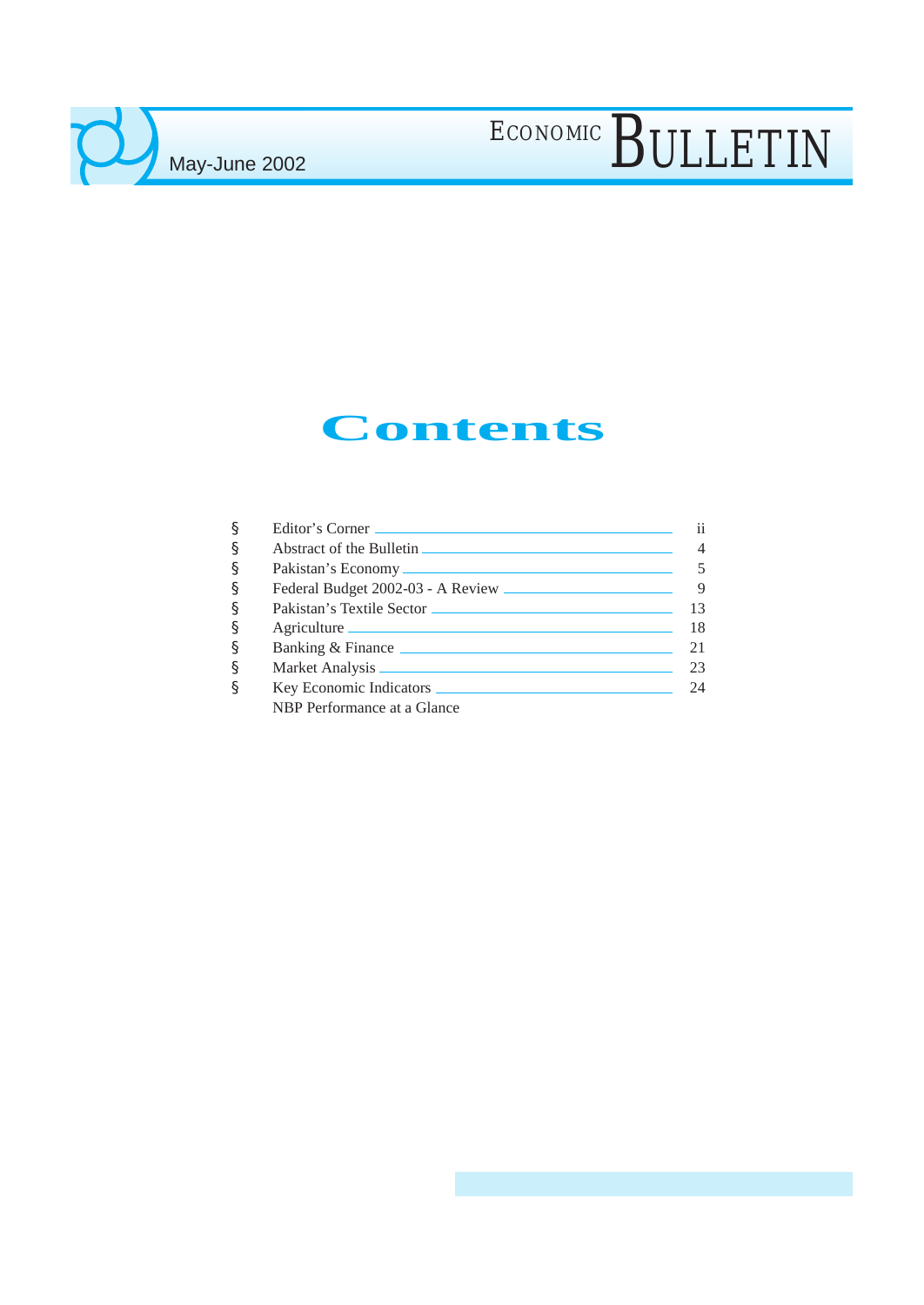

### **Editor's Corner**

Dear readers,

The State Bank of Pakistan's third quarterly report for FY02, the Economic Survey 2001-02 and the Federal Budget 2002-03 were issued sequentially within days of each other. While pointing to the aspects of stability and resurgence in some areas because of the structural reforms underway, they also contained evidence of the weak areas of the economy, which continue to be a source of concern.

ECONOMIC BULLETIN

Despite low growth of the agricultural sector (1.4%) as the shortage of irrigation water worsened for the second successive year in FY02, gross domestic product grew by 3.6%, slightly less than the year's target of 4%. Agriculture continues to be the mainstay of Pakistan's economy affecting the overall economic performance, the living conditions of large numbers in rural areas, and the output of industry manifest through the textile sector both large and small scale.

A key element of a long term strategy for improving agricultural performance is not the building of large dams but a substantial improvement in water management, water use and improving the output from its sub-sectors, namely livestock, poultry and forestry.

The uncertainty in the domestic economy because of the September 11 events, subsequent military action in neighbouring Afghanistan and by the border tensions with India hurt the large scale manufacturing sector activity, which simultaneously affected exports as well as domestic demand.

It is however, encouraging to note that despite the depressed market conditions prevailing in the global economy, textiles showed improved performance. This could partly be because of the support it received from EU decision to improve Pakistan's market access. (It lifted tariffs on value added Pakistani textile products and increased the existing quota with effect from January 01, 2002).

9/11 and the ensuing events cast a major dampener on investments in Pakistan both domestic as well as foreign. Investment as a proportion of GDP has fallen throughout the decade of the 1990s from 20% in 1991-92 to around 14% in 2001-02, with the public sector suffering a greater decline. While private sector investment has fallen from 10.1% in 1991-92 to 7.6% of GDP in 2001-02, the public sector investment came down from 9.1% to 4.7% of GDP.

Reviving investment in the economy has remained elusive because of some pre-dominant factors such as law & order, increased cost of production, world recession, lower domestic demand due to unemployment and poverty. The government has taken some bold steps to curb anti-state activities and thereby create a congenial investor friendly environment. One hopes that in the year ahead, as economic reforms continue alongwith political stability, lessening of tension on the borders, investment climate would improve, reviving economic activity. This would in turn also help the government to meet its revenue collection targets.

In FY02, revenue collections by the Central Board of Revenue (CBR) fell short of the target. CBR was unable to collect the thrice revised target of Rs.414 billion, due to substantial drop in customs duty resulting from lower trade values and large adjustments of accumulated rebates and refunds.

The fiscal deficit rose to an estimated 7% of the GDP, 2 percentage points higher than the earlier projection of 4.9%, primarily due to revenue shortfalls.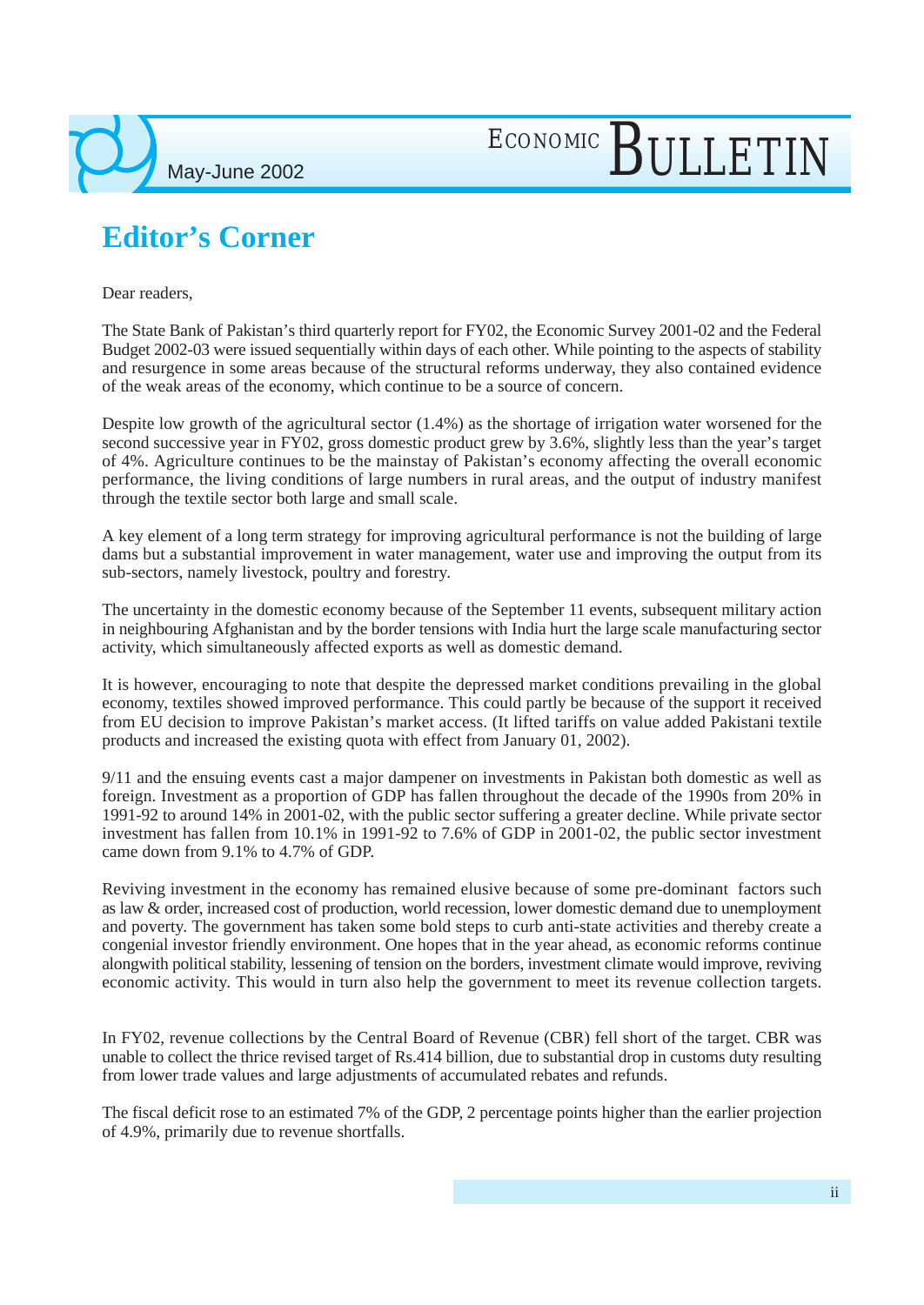In the course of the next fiscal year, if the government is able to raise its revenues and bring it closer to the target of Rs.460 billion, it would help finance greater allocations for development/social spending. Tax reforms underway show promise. CBR is being restructured, where intention is to ensure anonymity between staff and taxpayers, making corruption more difficult. The new Income Tax Ordinance has instituted a new tax system in the country, where discretionary powers of tax officials are minimized with emphasis on audit, more equitable rates etc. Presumptive and non-adjustable taxes have been gradually removed, self assessment is allowed for all types of incomes.

May-June 2002

On the external front there has been an impressive recovery of workers remittances, which have roughly doubled as the kerb market premium has fallen. Despite a marginal growth in exports due to a decline in unit values in the international market, the trade deficit shrank. Imports were contained because of a considerable decline in oil prices and lower imports of sugar. There was an estimated current account surplus of \$913 million in FY02.

Paris Club rescheduling and other international assistance has provided significant cash flow relief and resulted in decline in Pakistan's annual external debt servicing expenditures. The government is pursuing a debt management strategy to reduce domestic debt to sustainable levels. The rescheduling and other assistance from bilateral and multilateral donors has given Pakistan space to lay the foundation for sustainable growth.

Pakistan's external debt fell by \$2 billion to \$36 billion while there was an 8% decline in domestic debt which is now estimated at Rs.1652 billion. A decrease in debt augurs well for the economy, for its servicing necessitates large cutbacks on essential public expenditure. With a reduction in this burden, the outlays for social and public infrastructure expenditure could be increased in FY03.

Ayesha Mahmud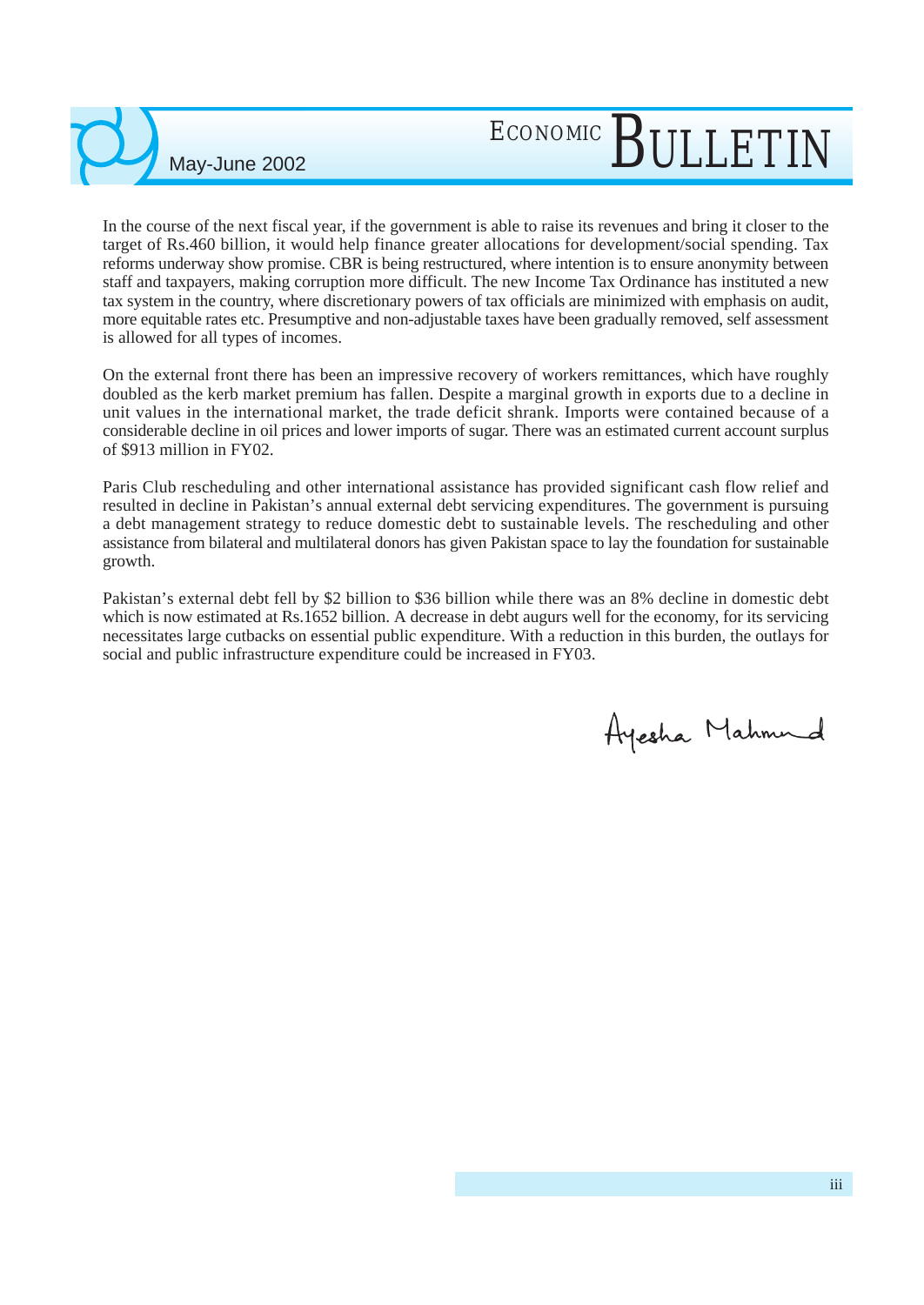ECONOMIC BULLETIN

### **Abstract of the Bulletin**

#### **Pakistan's Economy**

- The outgoing fiscal year 2001-02 was a difficult and challenging year for the world economy and Pakistan in particular.
- The growth targets for GDP, agriculture and manufacturing were revised during the year following the September 11 events.
- GDP grew by 3.6%, agriculture by 1.4%, and large scale manufacturing by 4.0%.
- In FY02, remittances rose, imports dropped and the current account posted a surplus of \$913 million. Foreign exchange reserve crossed \$6 billion.

#### **Federal Budget 2002-03 – A Review**

- Federal Budget FY03 is a combination of government's medium term economic reform program. Main thrust is on tax and tariff reforms, increased reliance on GST, emphasis on poverty alleviation among others.
- Development expenditure has been raised, while current expenditure is budgeted to be lower by 6.3%, due to a proposed decline in both debt servicing and defence.
- Overall budget deficit is expected to be lowered to 4% of GDP in FY03 against 7% in FY02.
- A number of measures have been taken to rationalize various taxes, eliminate exemptions, reduce the SROs (statutory regulatory orders), provide incentives to capital market, housing sector, exports etc.

#### **Pakistan's Textile Sector**

- The textile sector holds an important position in Pakistan's economy, in terms of employment, value added and the contribution the industry makes to exports.
- Textile products, especially garments, hosiery, bedwear and towels have a good market abroad.
- Small & Medium Enterprise Development Authority prepared a strategy document on the

textile sector – Textile Vision 2005, which provides sector specific measures for sustainable development of the industry.

#### **Agriculture**

- The agriculture sector suffers from the prolongation of drought.
- Major crops accounting for 40% of agricultural value added registered a decline for the second successive year in a row.
- Institutional reforms are needed to enhance efficiency of water usage.

#### **Banking and Finance**

- Key monetary indicators, deposits, advances, investment in government securities, notes in circulation and approved foreign exchange rose in the period under review (June 15, 2002) over the comparable period a year earlier.
- Major national saving schemes showed substantial growth in funds mobilized in the year 2001.
- In FY02 real rate of return on these schemes increased.

#### **Market Analysis**

- The market has lost 120 points since April (till June 21, 2002). The index had lost 236 points in the month of May before making a partial recovery in June. The decline was expected as the market had lost its momentum, stock prices had appreciated close to their full values and the rally was highly leveraged.
- In our opinion the market is fully priced (for the near term). Investors don't foresee any further upside potential hence no active buying support is visible. On the other hand the alternative opportunities (declining yield on fixed income securities) are becoming less and less attractive. Hence investors are not inclined to off load their investments at these levels. Thus we expect the market to be range bound in the near term.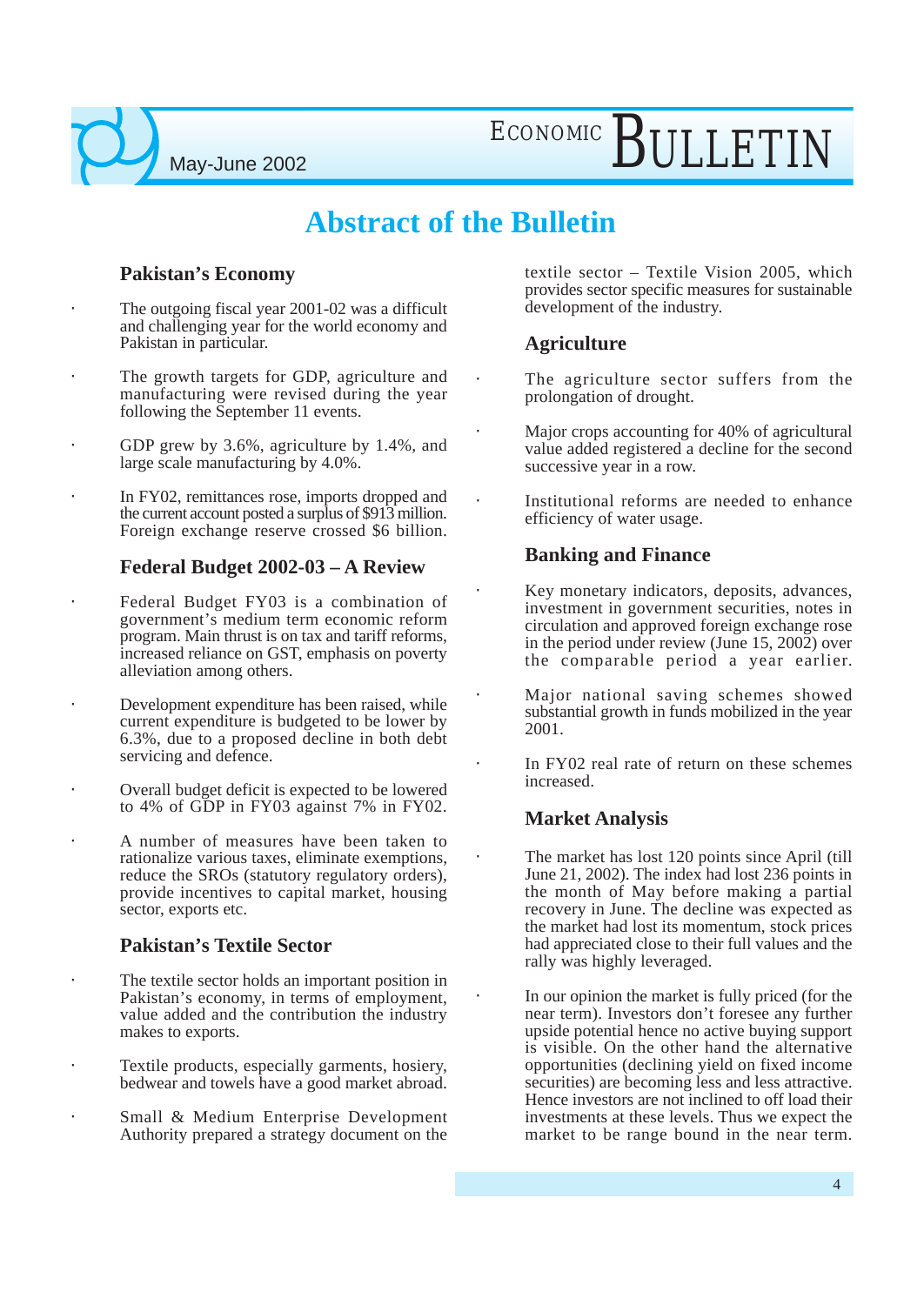ECONOMIC BULLETIN

### **Pakistan's Economy**

In the outgoing FY02, despite the prevailing uncongenial conditions both domestic and external, Pakistan's economy managed to pull through the difficult period, with some positive achievements.

The worldwide economic slowdown aggravated by the events of September 11, the tension on the border with India, the law and order situation especially in the port city of Karachi, and the continuing drought affected the performance of the economy. Economic growth declined, accompanied by fall in the growth rate of agriculture and manufacturing sectors, with negative repercussions for government revenues.

However, improvement in the country's external account provided an enabling environment for the State Bank of Pakistan's looser monetary stance in FY02. A positive for the economy is the fall in external debt liabilities estimated at \$36 billion by end June 2002, \$2 billion less over end June 2002.

The original growth targets for real GDP, agriculture and manufacturing were slightly lowered during the year, in view of prevailing conditions. GDP grew by 3.6% in FY02 as against the revised target of 3.3% and preceding year's growth of 2.5%. This was supported by a 5.2% growth in the services sector.

While agricultural growth at 1.4% fell short

Agricultural growth marginally

better

**Sectoral** growth targets revised

> over the revised target of 1.9% due to the prolongation of drought conditions, it was an improvement over a negative 2.6% seen a year earlier. Major crops which account for 40% of agricultural value added declined for the second consecutive year though the fall (0.55%) was less than negative 9.8% recorded a year earlier. Shortage of irrigation water affected rice, cotton and wheat crops.

Manufacturing growth weak

Manufacturing performance was weaker, as growth of large scale manufacturing (LSM) halved in the year; 4.0% from 8.6% in 2000-01. The uncertainty in the economy following the military action in Afghanistan, and towards the end of last year, by the border tension with India, hurt LSM.

While the different sub-sectors of manufacturing were doing well in the first quarter of last fiscal year, the September 11 aftermath adversely affected the performance of the sector. There are however, indications that production would pick up in the remaining months for items like cement, sugar and automobiles.

Growth in the Production of Selected Large-scale Manufacturing Items

|                             |         |             |                          | $\sqrt{2}$ |
|-----------------------------|---------|-------------|--------------------------|------------|
| Items                       | Weights | July -      | March                    |            |
|                             |         | FY01        | FY02                     |            |
| Textile                     | 19.069  | 2.73        | 4.37                     |            |
| Food, bev. & tobacco 17.336 |         | 9.04        | 4.38                     |            |
| Petroleum products          | 7.824   | 16.62       | 18.71                    |            |
| Fertilizer                  | 5.871   | 11.83       | $-0.63$                  |            |
| Pharmaceuticals             | 5.798   | 1.61        | 2.23                     |            |
| Metal industries            | 3.317   | 7.20        | Main laggards<br>$-5.34$ |            |
| Leather products            |         | 2.333 9.30  | $-3.51$                  |            |
| Electronics                 | 2.976   | 3.31        | 6.09                     |            |
| Automobile                  | 2.413   | 10.76       | $-5.72$                  |            |
| Chemicals                   | 2.335   | 13.38       | $-4.13$                  |            |
| Non-metallic minerals       | 1.915   | 1.78        | $-2.03$                  |            |
| Paper & board               |         | 1.359 25.02 | 2.84                     |            |
| Engineering items           | 0.691   | 6.23        | $-3.62$                  |            |
| Tyres & tubes               | 0.452   | 1.01        | 5.88                     |            |

Fiscal developments

*Source: The State of Pakistan's Economy Third Quarterly Report Formato* 

*State Bank of Pakistan*

 $(0/2)$ 

There has been a rising value addition in textiles as evident in the higher domestic consumption of cotton yarn. With the European Union having lifted tariffs on value added Pakistani textile products, and an increase in existing quota by 15%, should help boost this sector.

Fiscal balance continues to be an area of concern. The developments in FY02 adversely affected attainment of the fiscal deficit target of 4.9%. Uncontemplated events last year undermined government's efforts to bring down the deficit, inspite of wide ranging tax reforms being pursued. As a consequence, key economic aggregates, like imports and industrial production were affected, causing slippages on the revenue side.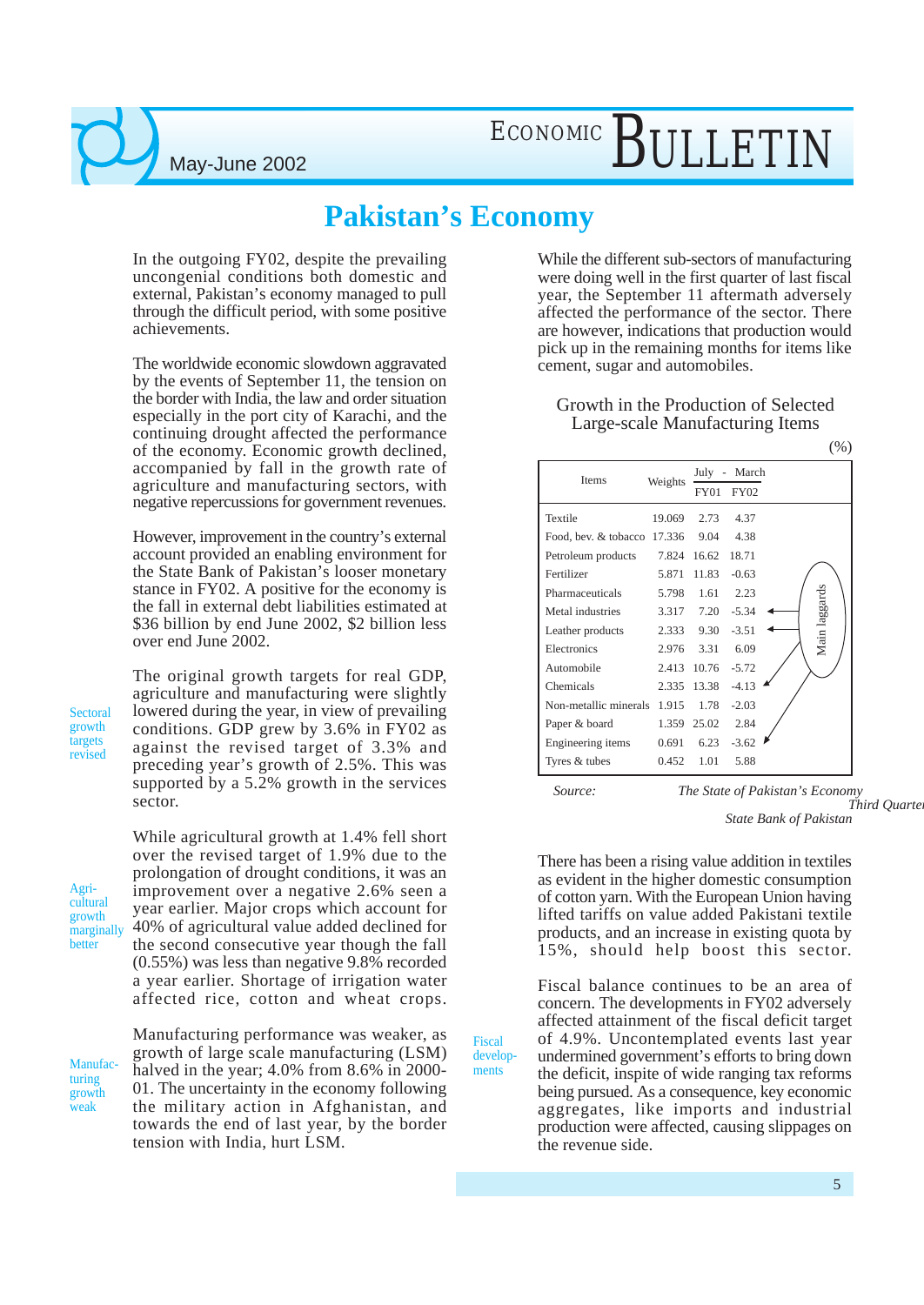Tax revenues fall short of target

Federal government revenues remained under stress, as tax collections by Central Board of Revenue in FY02 fell short of the thrice revised tax collection target. Even in terms of new targets, receipts upto April 02 proved inadequate as actual collections at Rs.306.1 billion were only 73% of the annual target.

This is attributable to lower GDP growth, fall in rupee imports and the large amount of refund/rebate was a dampener to net tax collections. Meeting the year's target of Rs.414.2 billion remains a challenge for the Central Board of Revenue.

An encouraging development has been the increase during the period in income tax receipts, which rose an estimated 13% in FY02 over the year. Collections with normal returns showed a 39.3% growth implying an increasing tax base of income tax.

#### CBR Revenue Targets/Collections

|                          |               |                 | (Rs. Bn)    |
|--------------------------|---------------|-----------------|-------------|
|                          | <b>Budget</b> | Revised         | Tax         |
|                          | Target        | Target          | Collections |
|                          |               | 2001-02 2001-02 | upto        |
|                          |               |                 | April 02    |
| Direct Taxes             | 149.8         | 146.5           | 108.5       |
| <b>Indirect Taxes</b>    | 307.9         | 267.7           | 197.6       |
| Sales Tax                | 185.2         | 170.1           | 128.5       |
| Central Excise           | 53.1          | 47.1            | 35.9        |
| Customs                  | 69.6          | 50.5            | 43.2        |
| <b>Total Collections</b> | 457.7         | 414.2           | 306.1       |

*Source: The State of Pakistan's Economy*  $T$ *hird Quarte* 

*State Bank of Pakistan*

Withholding taxes decline

However, withholding taxes declined in FY02 due to lower activity in the economy, lower collections on income from interest on government securities; on import proceeds in terms of value; on the supply of goods and furthermore the abolition of five types of withholding taxes contributed to lower collections.

**Customs** duty fall Decline in indirect tax collection primarily customs duty was responsible for 77.2% of the total shortfall in revenue collection by end

## ECONOMIC BULLETIN

March 2002. While sales tax (GST) collection showed a positive growth, customs duty dropped 13.3% year-on-year, reflecting fall in imports and appreciation of the Pak rupee.

This alongwith government's effort to expedite the payment of tax refund arrears added to falling revenues.

Meanwhile, the financing of the budget deficit was both through external and domestic resources. However, financing from domestic resources was higher than the net external resources. During the year there was higher repayments of both long term and short term loans, amounting to Rs.120.5 billion upto July-March FY02, resulting in lower net external financing. Larger disbursement on account of special budgetary support grant, and debt rescheduled amount coupled with lower financing needs of the government facilitated the repayment of loans.

Financing of the deficit

Expenditures

Government expenditures primarily current expenditure have been contained because of lower debt servicing and defence costs which accounted for approximately half of the savings during the period. Interest payments remained below the targeted level largely on account of lower T-bill rates during the period. As the government retired an outstanding debt of Rs.193 billion there was a corresponding lowering of interest payments on domestic debt. Interest payments on external debt were also slightly lower then the target due to re-profiling of bilateral foreign debt. contained

#### Current Expenditure

| erl <del>y Report for 2001-02</del> |         |         |         |             | (IAS. DII)                     |  |
|-------------------------------------|---------|---------|---------|-------------|--------------------------------|--|
|                                     | 1998-99 | 1999-00 | 2000-01 | $2001 - 02$ | $2002 - 03$<br><b>Budgeted</b> |  |
|                                     |         |         |         |             |                                |  |
| Debt Servicing                      | 290.7   | 330.6   | 312.7   | 320.1       | 289.7                          |  |
| Interest on Domestic Debt           | 175.3   | 207.1   | 188.5   | 192.5       | 191.8                          |  |
| Interest on Foreign Debt            | 38.0    | 44.9    | 51.2    | 60.8        | 53.1                           |  |
| Foreign Loan & Repayments           | 77.4    | 78.6    | 73.0    | 66.8        | 44.8                           |  |
| Defence                             | 143.5   | 152.8   | 131.1   | 151.7       | 146.0                          |  |
| General Administration              | 18.5    | 19.6    | 50.8    | 51.2        | 54.9                           |  |
| Law & Order                         | 8.1     | 9.0     | 10.1    | 10.3        | 11.6                           |  |
| Economic. Social &                  |         |         |         |             |                                |  |
| <b>Community Services</b>           | 20.3    | 19.3    | 22.4    | 23.2        | 26.1                           |  |
| <b>Subsidies</b>                    | 9.5     | 20.4    | 20.4    | 25.6        | 20.8                           |  |
| Others                              | 24.8    | 40.8    | 46.1    | 66.5        | 58.9                           |  |
| <b>Total</b>                        | 515.4   | 592.5   | 593.6   | 648.6       | 608.0                          |  |
|                                     |         |         |         |             |                                |  |

Source: *Federal Budget Documents*

 $(D<sub>s</sub>, D<sub>n</sub>)$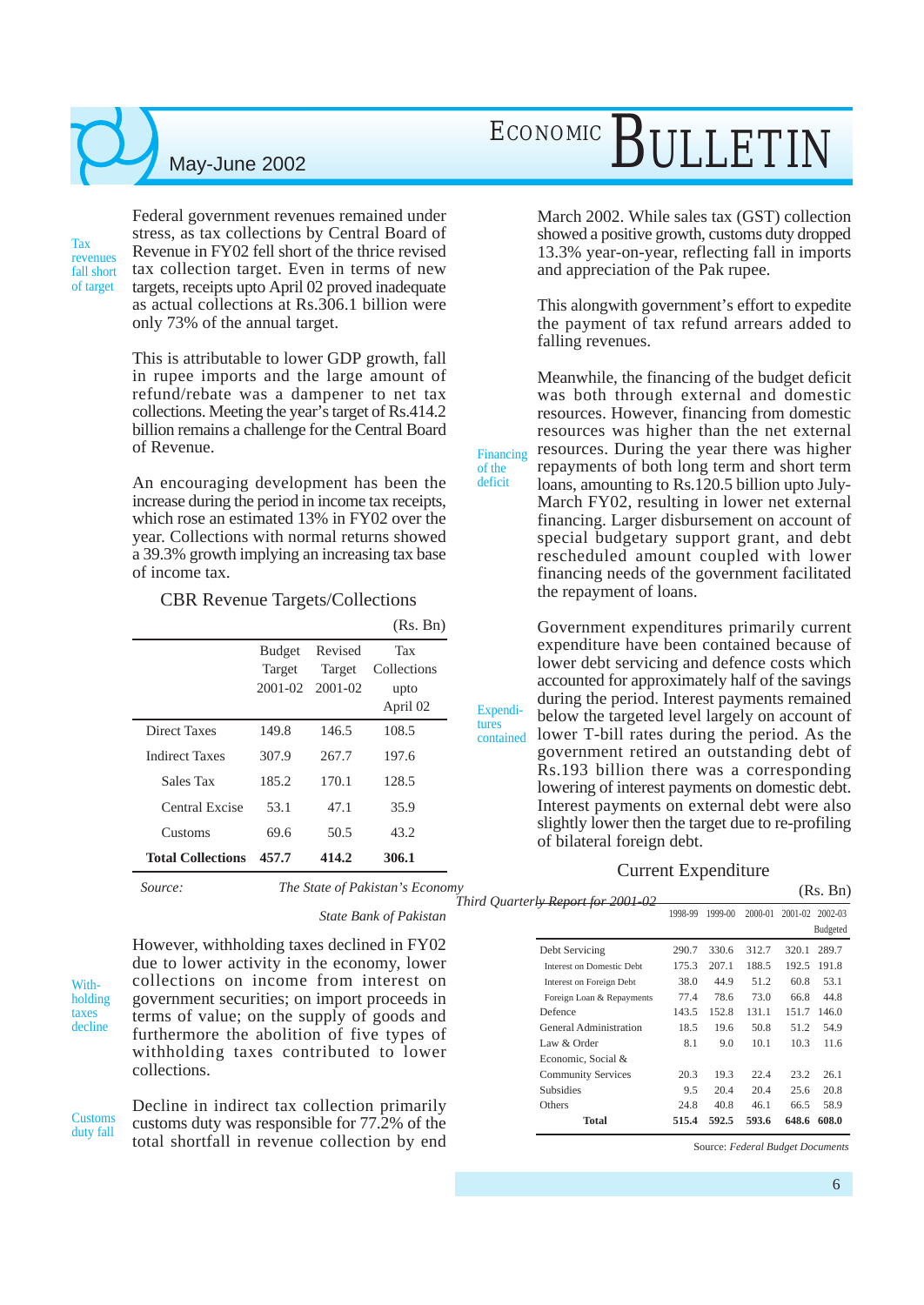The bane of public debt

Rising fiscal deficits in the past two decades, depreciation of the exchange rate, rising cost of borrowings, ineffective use of borrowed resources are some of the factors responsible for the rise in public debt. Total public debt has crossed Rs.3 trillion, constituting 111% of GDP.

Efforts made in the recent past to reduce the size of public debt showed positive results, as both debt payable in rupees and foreign exchange have been reduced. The burden on the exchequer can be further lowered if these efforts at fiscal consolidation and reducing the real cost of borrowing can continue on a sustainable basis.

Improved external sector

The events following the September 11 incident resulted in some positive structural changes. The FY02 witnessed the collapse of the kerb market premium, the appreciation of the Rupee, restructuring offered by the Paris Club of creditors, and more assistance from multilateral and bilateral sources.

Exports are provisionally estimated to have declined by 0.97% to \$8.17 billion during July-May 02. Lower export earnings despite higher quantity growth of some value added items like leather, was primarily because of a fall in the unit prices in the international market. Had the unit values not fallen, Pakistan's exports would have shown a marginal rise. There were however, other items like rice, raw cotton, fish & fish preparations, knitwear, carpets & rugs etc., where both quantum exported and earnings fell.



Source: *Federal Bureau of Statistics*

Build up

gains

exchange reserves

monetary policy

Imports fell by 4.5% to \$9.4 billion, thereby reducing the trade deficit to \$1.2 billion from \$1.6 billion in the corresponding period a year earlier. The decline in imports was due to

## ECONOMIC BULLET

a reduction in the POL import bill and a lower expenditure on tea and sugar import. Falling POL prices helped reduce the trade deficit and more than offset the negative impact of lower exports.

> Major Imports % Share



Meanwhile, remittances from overseas Pakistanis rose last year, a reversal of capital flight primarily from the US and UAE and substitution of workers' remittances from the kerb market to the interbank market. During July-April 02, workers' remittances doubled to \$1.86 billion compared to \$922 million in the corresponding period a year earlier. Remittances show

> Consequently the current account posted a surplus of \$2.1 billion during July-March 02 compared to a deficit of \$82 million in the corresponding period a year earlier. The lower trade deficit was the major contributor to this surplus with support from the services account and transfers.

in foreign Foreign exchange reserves continued to build up and have crossed \$6 billion. Improved trade and current account balances, substantial increase in private flows, assistance from donor agencies, State Bank purchases were some of the factors responsible for the marked improvement.

The State Bank of Pakistan has in the past months pursued an easy monetary policy keeping in view the developments taking place globally. The discount rate has been successively reduced to 9%, with corresponding cuts in Tbill rates. The government also rationalized the rates on the national savings schemes. Easing of

> This had an effect on the weighted average lending rate which was lowered by the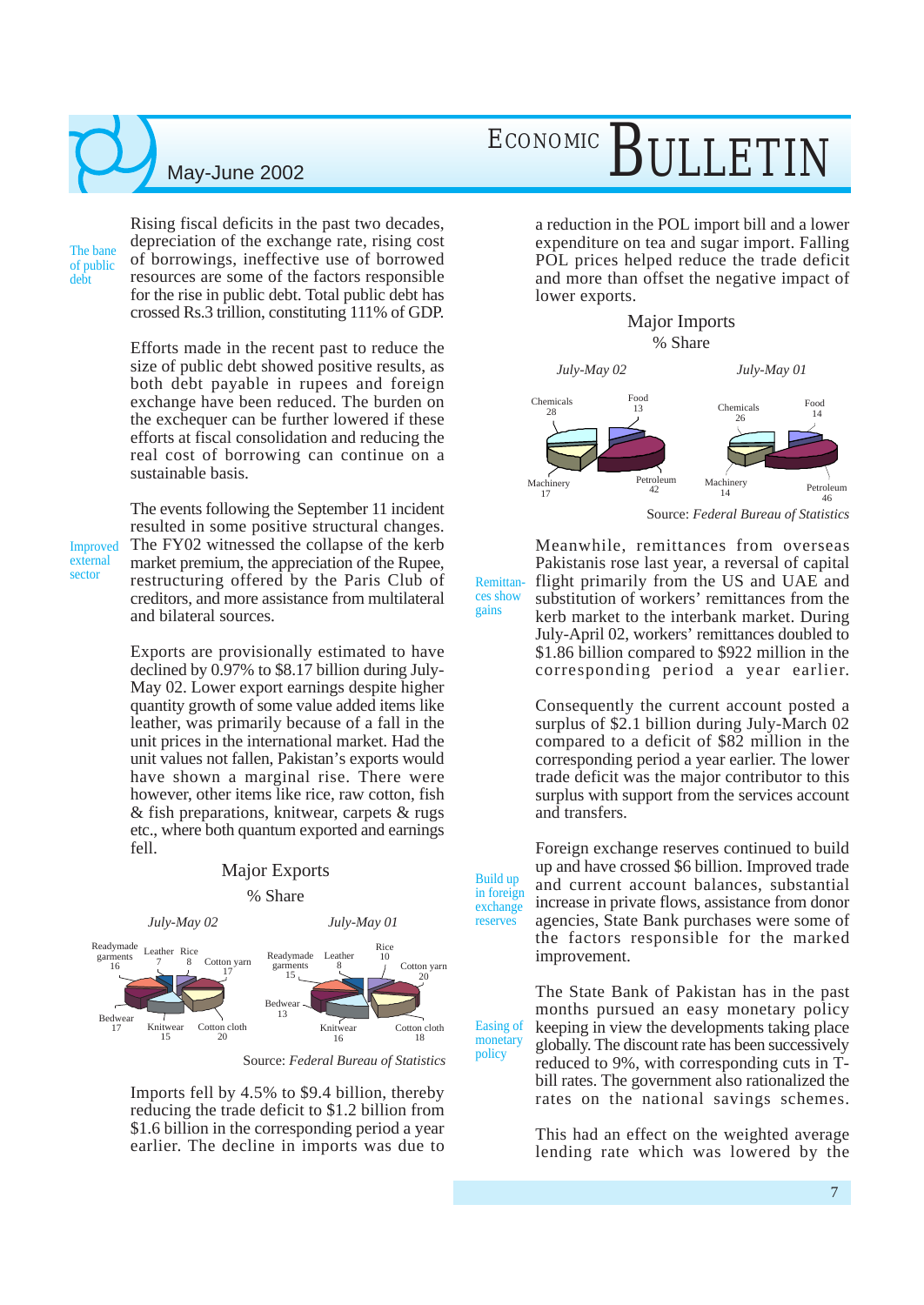commercial banks to stimulate investment. With this reduction in lending rate the spread between the lending and deposit rates narrowed from 7.85% in June 01 to 6.73% in March 02.

Easing of rates led banks to bid aggressively in the auctions for government paper and it was in early February 2002 that the State Bank clearly signalled an end to the downward trend in T-bill yields.

The third quarterly report of the SBP states that "the central bank's proactive monetary management, which reduced volatility in short term rates by ensuring liquidity, may have actually helped banks to bid aggressively in the auctions", while the SBP intention was to facilitate bank's liquidity to expedite private sector activity there is evidence that this encouraged banks to invest in government securities and fund it from the repo market.

Growth in monetary assets

Available figures for FY02 upto March show that monetary assets grew by 9.3%, twice the increase (4.7%) recorded in the corresponding period a year earlier. Weak growth in private sector credit, phenomenal rise in net foreign assets of SBP and the continuing fall in government borrowings left the banking system flush with liquidity.

While the government retired Rs.76.6 billion of its SBP borrowings for budgetary support (against Rs.0.8 billion a year earlier) its borrowings from the scheduled banks in contrast increased by Rs.70.7 billion against Rs.13.8 billion a year earlier. It was able to raise funding from the commercial banks, without pushing up interest rates due to high banking sector liquidity.

Borrowing by autonomous bodies rose to Rs.6.2 billion against a retirement of Rs.13.9 billion in the corresponding period a year earlier, where the

## ECONOMIC BULLETI

major borrowers were KESC, WAPDA and PIA.

Private sector credit declined to Rs.43 billion from Rs.81.2 billion extended a year earlier, primarily because of a decline in business confidence, as economic activity dropped after the September 11 event, the conflict in Afghanistan and border tensions with India.

The total stock of external debt and foreign exchange liabilities stood at \$36 billion as on March 31, 2002. More than three fourth of the debt is of medium to longer term maturities. External

debt

Rising external debt has placed a burden on debt servicing, reducing the volume of net transfers. Net transfers have turned negative in some years due to lower disbursements in FY01, of gross disbursements of \$1597 million, debt servicing was \$1961 million. In FY02 however, as gross disbursements rose to \$2364 million, and debt servicing fell to \$981 million, net transfers rose to \$1383 million.

The Paris Club debt rescheduling has provided substantial debt relief to Pakistan.

Meanwhile, specific steps have been taken to reduce poverty. Expenditures on education, health, population planning, water supply and sanitation, housing and rural development and other poverty related activities has been increased so to have a positive impact on the lives of the poor.

For FY03 a GDP growth of 4.5% is projected, with inflation at 3.9% and foreign exchange reserves to cross \$7 billion. Fiscal deficit is projected at 4% of GDP. As district governments receive more support and the budget for FY03 transfers increased resources for development alongwith expenditure responsibility, effectiveness of expenditure is expected to increase.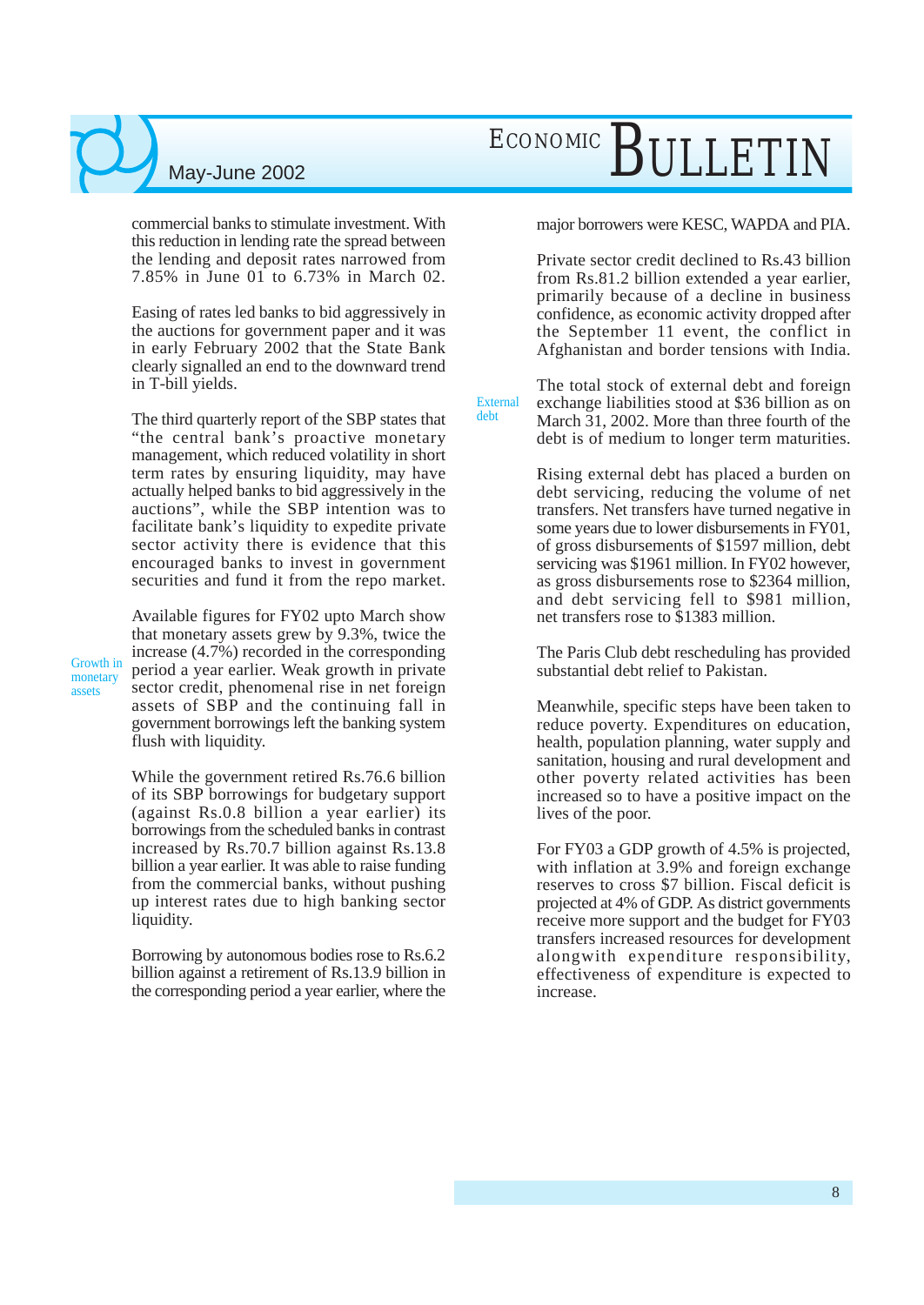## ECONOMIC BULLETI

### **Federal Budget 2002-03 - A Review**

Reliance on sales tax

Sales tax to rise

The country's budget is a manifestation of the economic and fiscal policies it hopes to pursue over the next year. This year's budget has purportedly been framed in the context of the three year Medium Term Budgetary Framework (MTBF) 2001-04 and the Interim Poverty Reduction Programme.

An analysis indicates that the major thrust of the Budget is on strengthening of the tax reform program encompassing rationalising of taxes, exemption/subsidy removal, creating an enabling environment for private participation, development of water sector and higher poverty related expenditures.

The Budget seeks to facilitate the realisation of the goals set out in the MTBF. The later provides yardstick to compare the year's performance. The Budget for 2002-03 aims at:

- achieving a GDP growth of 4.5%,
- containing inflation at 3.9%,
- building up of foreign exchange reserves to nearly \$7 billion,
- achieving a fiscal deficit target of 4% of GDP,
- raising investment to 15.5% of GDP,
- current account deficit to be 2% of GDP during the remaining period of MTBF.

The following are brief comments on some of the aspects of the federal budget 2002-03.

#### *Revenues Envisaged to Increase*

The Government of Pakistan (GoP) in the current fiscal year is targeting total revenue receipts to increase by Rs.42 billion to Rs.674.89 billion. This increase is half the ambitious Rs.85.9 billion rise aimed in the last budget.

The GoP in FY03 budget is aiming to raise the revenue receipts primarily through tax receipts, (Rs.46.4 bn) and an increase in surcharges (Rs.6.6 bn), non tax receipts are however, expected to decline by Rs.10.96 billion. Tax collections receipts are budgeted at Rs.460.6 billion, a substantial increase over the provisional figures released recently which show that collections in FY02 will be around Rs.400 billion. During the outgoing fiscal year, budget target of Rs.457 billion had to be revised thrice to Rs.414 billion and even then collections fell short. The shortfall was attributed to a variety of factors of which lower than projected growth of GDP, fall in rupee imports are most relevant. Higher amount of refund/rebates made the revised target unachievable, though it cleared a huge backlog of refunds.

Keeping in view the cuts in tax rates, reduction in the number of withholding taxes, the reduction in maximum tariff rate, it is clear that the GoP is relying on its efforts to widen the General Sales Tax base (this year an increase of Rs.35.6 billion is envisaged from Sales Tax alone). This alongwith the new Income Tax Ordinance which is expected to make income tax the most effective instrument of resource mobilisation and the government reliance on the improvement in CBR's efficiency would assist in achieving the target.

#### Federal Government Revenue Receipts

|                               |                          |                          | (Rs. Bn)                 |
|-------------------------------|--------------------------|--------------------------|--------------------------|
|                               | $2001 - 02$<br><b>BE</b> | $2001 - 02$<br><b>RE</b> | $2002 - 03$<br><b>BE</b> |
| <b>Total Revenue Receipts</b> | 643.80                   | 632.80                   | 674.89                   |
| <b>Tax Revenue</b>            | 457.70                   | 414.20                   | 460.60                   |
| <b>Direct Taxes</b>           | 149.80                   | 146.50                   | 148.40                   |
| <b>Income Tax</b>             | 144.20                   | 142.00                   | 143.20                   |
| Other Taxes                   | 5.60                     | 4.50                     | 5.20                     |
| <b>Indirect Taxes</b>         | 307.90                   | 267.70                   | 312.20                   |
| Customs                       | 69.60                    | 50.50                    | 56.50                    |
| Excise                        | 53.10                    | 47.10                    | 50.00                    |
| Sales Tax                     | 185.20                   | 170.10                   | 205.70                   |
| Surcharges/Levies             | 47.00                    | 53.90                    | 60.50                    |
| <b>Natural Gas</b>            | 15.00                    | 14.90                    | 15.0                     |
| Petroleum Levy                | 32.00                    | 39.00                    | 45.50                    |
| Non-Tax Revenue               | 139.10                   | 164.70                   | 153.79                   |

Source: *Federal Budget Documents*

BE Budget Estimates

RE Revised Estimates

Direct tax collections were nearly 98% of the annual targets and this was quite encouraging given the fall in receipts of withholding taxes. It could partly suggest the government's effort to broaden the tax base are bearing fruit. On the other hand, indirect tax receipts with reliance on Sales Tax was short of the year's target by Rs.15 billion, partly because of the initial resistance to GST and the difficulties encountered in the transition period. This year it is budgeted to be higher by Rs.35 billion because of the extension of GST to pharmaceuticals, edible oil, fertilizer etc.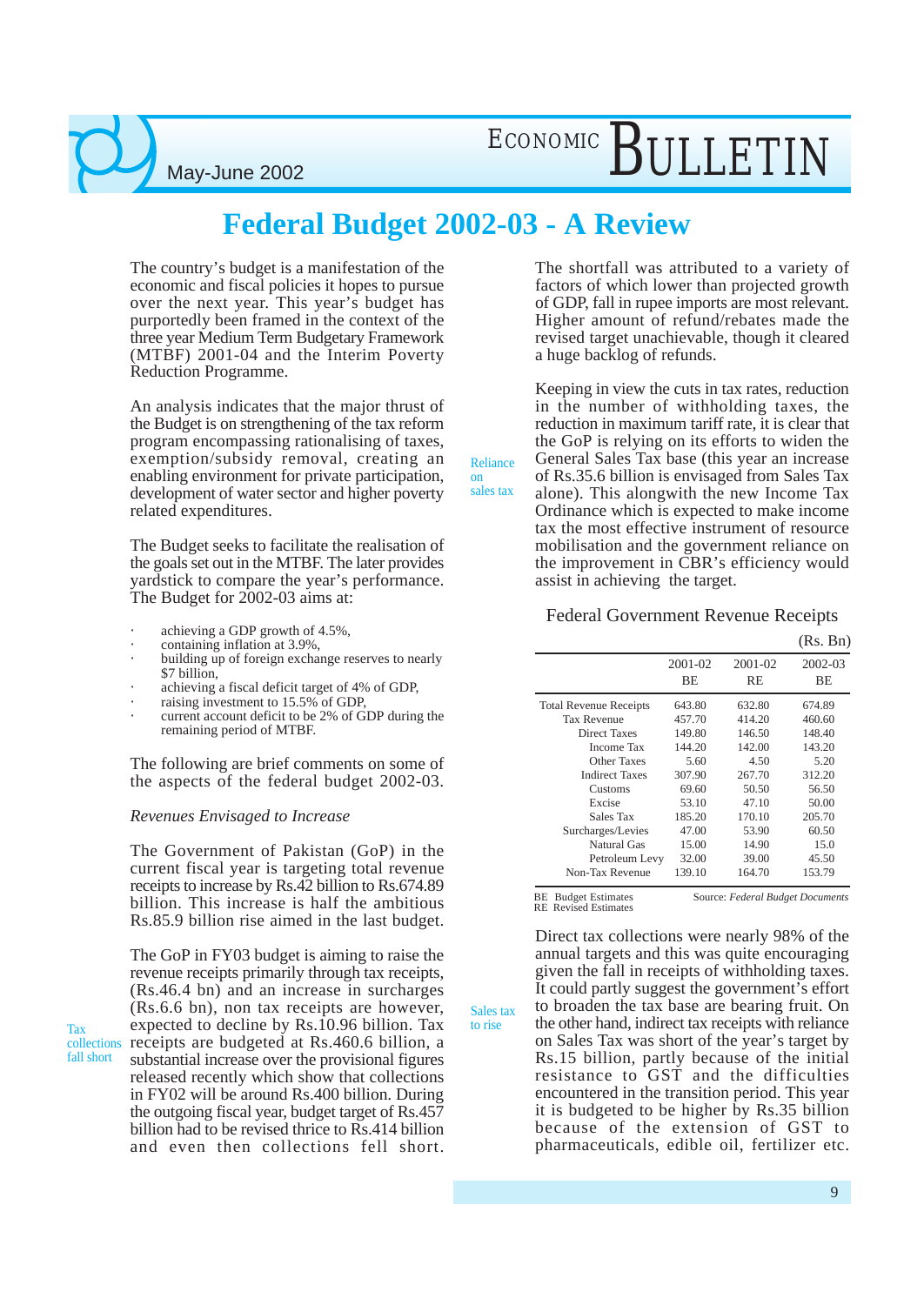Development surcharge on natural gas and the levy on petroleum products grew by 14.7% in FY02 over a year earlier. During the year the government increased its levy on petroleum products, raising the contribution from oil surcharge. Revenues from petroleum products levy and surcharge on natural gas are expected at Rs.45.5 billion and Rs.15 billion in FY03.

| <b>Box</b><br><b>Tax Reforms</b><br>1                                                                                                                                                 |
|---------------------------------------------------------------------------------------------------------------------------------------------------------------------------------------|
| Minimum taxable income limit raised from<br>Rs.60,000/- to Rs.80,000/-.                                                                                                               |
| Progressive reduction in tax rates for banking<br>companies by 3% per year and for private<br>companies by 2% per year for the next five<br>years so as to reach the tax rate of 35%. |
| Two types of withholding taxes have been<br>withdrawn.                                                                                                                                |
| Withholding tax abolished on private cars which<br>have been used for over 10 years in Pakistan.                                                                                      |
| Withholding tax reduced from 10% to 5% on<br>commission and brokerage.                                                                                                                |
| Withholding tax on interest on securities reduced<br>from 30% to 20%.                                                                                                                 |
| Maximum customs tariff rate reduced to 25%<br>from 30%. Now there will be four rates; 25%,<br>20%, 10% and 5%.                                                                        |
| Proposed to remove 55 exemptions.                                                                                                                                                     |
| Tax incentives provided for banking and non-<br>banking financial institutions to facilitate mergers<br>and business acquisitions.                                                    |
| Surgical and cutlery industries given a boost by<br>reducing customs duty rate from 10% to 5%.                                                                                        |
| Central excise duty withdrawn on 10 items.                                                                                                                                            |
| Excise duty on aerated beverages reduced from<br>15% to 12% of retail price.                                                                                                          |
| Excise duty on cigarettes raised.                                                                                                                                                     |
| Number of SROs reduced to about 30 from 56.                                                                                                                                           |
| Duties on import of cars reduced.                                                                                                                                                     |
| Customs duty enhanced on imported oilseeds<br>from $5\%$ to $10\%$ .                                                                                                                  |

• To ease the difficulties of individuals with regard to GST, an alternate dispute resolution mechanism has been proposed in the sales tax law.

## ECONOMIC RILLET

Non tax revenues grew by 18.4% in FY02 to Rs.165 billion (against budgeted estimates of Rs.138 bn) so taking significant pressure of the deficit. This was largely the result of higher dividend income from OGDC and PTCL and higher defence services receipts.

#### *Total Expenditure to Decline*

Revised budget estimates for 2001-02 show cumulative development and current expenditures to have risen by Rs.21.6 billion over the budgeted figure of Rs.751.7 billion. This was primarily because of a Rs.20 billion jump in defence expenditure (from a budgeted 3.5% of GDP to 4.1%) in view of the geopolitical situation.

For the forthcoming fiscal year, total expenditure will be lower at Rs.741.96 billion over Rs.773.30 billion a year earlier, as current expenditure which forms the largest chunk is to fall by  $6.3\%$ .

#### Federal Government Expenditure

|                                  |                    |                      | (Rs. Bn)             |
|----------------------------------|--------------------|----------------------|----------------------|
|                                  | $2001 - 02$<br>BE. | 2001-02<br><b>RE</b> | 2002-03<br><b>BE</b> |
| <b>Total Expenditure</b>         | 751.70             | 773.30               | 741.96               |
| Development Expenditure          | 130.00             | 124.70               | 134.00               |
| <b>Current Expenditure</b>       | 621.70             | 648.60               | 607.96               |
| Debt Servicing                   | 329.00             | 320.11               | 289.70               |
| Interest on domestic debt 197.86 |                    | 192.56               | 191.81               |
| Interest on foreign debt         | 62.25              | 60.76                | 53.05                |
| Foreign loan repayments          | 69.07              | 66.78                | 44.84                |
| Defence                          | 131.64             | 151.67               | 146.02               |
| Gen. Admn                        | 47.56              | 51.02                | 54.93                |

Source: *Federal Budget Documents* BE Budget Estimates RE Revised Estimates



#### Expenditure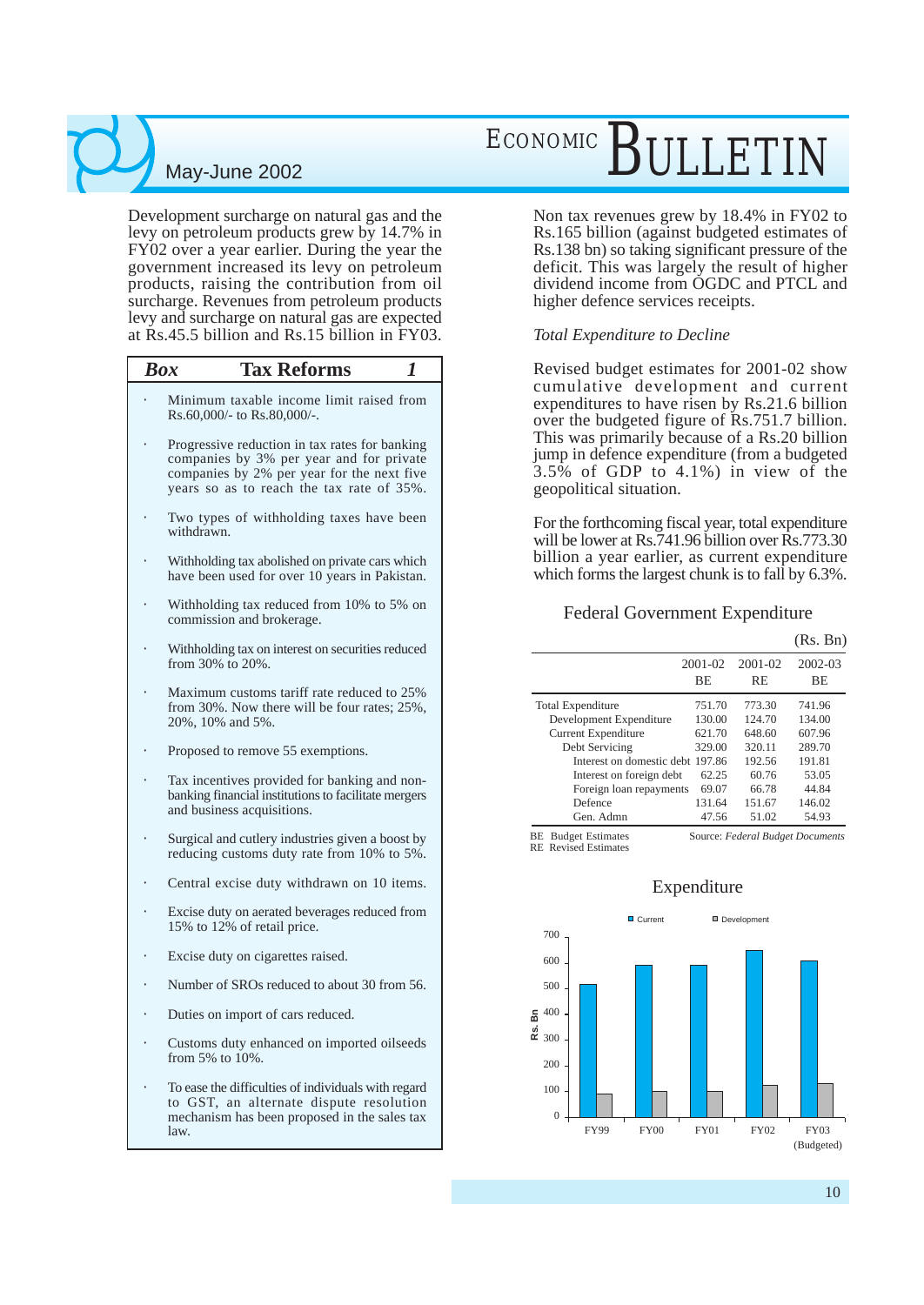#### *Relief in Debt Servicing*

Debt servicing continues to be drag, as being the single largest expense item, it consumes the major chunk of resources allocated. Some relief is however, expected in FY03, primarily because of reduced foreign loan repayment.

Interest on domestic debt, which comprised nearly 76% of interest expense budgeted in FY02, declined in the revised estimates for the year and are expected to decline further in FY03. This is because of a reduction in government debt and lowering of domestic interest rates. Similar trend is visible for foreign debt, where both components –– interest payment and loan repayment are to decline.

The Paris Club rescheduling has provided substantial debt relief to Pakistan. Pakistan received special terms as its debt of \$12.5 billion were re-profiled over an extended period of time and is also negotiating for a reduction in interest rates.

#### *Defence Spending Reduced*

Defence expenditure increased last year by Rs.20 billion over the budget figure of Rs.131.6 billion to Rs.151.7 billion because of tensions on the border. Defence budget has been reduced in FY03 to Rs.146 billion on the assumption that the tension will ease.

#### *Development Expenditure Increased*

Development expenditures have had to bear the brunt of any cuts in government allocations. Under the pressure to contain fiscal deficit, successive governments have slashed government expenditures, resulting in lower investment and increased poverty.

#### Public Sector Development Programme



## ECONOMIC BULLETI

In FY03, development expenditure budgeted at Rs.134 billion, shows an 8% increase over revised estimates of last year, when it was Rs.6 billion short of the target of Rs.130 billion. The fiscal space provided by a reduced debt servicing and defence has not been channelled towards development expenditure.

#### *Financing of the Budget Deficit*

The fiscal deficit target of 4.9% of GDP fixed last year, rose by 2.1 percentage point to 7% in the revised estimates to a huge Rs.257 billion because of revenue shortfalls and rising current expenditure.

This year the deficit is targeted at 4% of GDP, as the government makes efforts to withdraw subsidies and exemptions, broaden the tax base and check current expenditures. Much would also depend on the performance of public sector utilities like Water & Power Development Authority and Karachi Electric Supply Corporation, which are a major drain on government finances.

#### Financing of the Budget Deficit

(Rs. Bn)

|                               | 2001-02<br><b>BE</b> | 2001-02<br>RE. | 2002-03<br><b>BE</b> |
|-------------------------------|----------------------|----------------|----------------------|
| <b>Overall Budget Deficit</b> | $(-)186.9$           | $(-)257.1$     | $(-)162.5$           |
| As $%$ of GDP                 | 4.9                  | 70             | 40                   |
| Financing of the Deficit      |                      |                |                      |
| Non-Bank Borrowings           | 54 8                 | 51.8           | 52.5                 |
| <b>Bank Borrowings</b>        | 10.5                 | 62.0           | $(-)31.0$            |
| Net External Resources        | 1216                 | 1349           | 129.1                |
| Privatisation Proceeds        |                      | 84             | 12.0                 |

BE Budget Estimates RE Revised Estimates

Source: *Federal Budget Documents*

In this year's budget also the reliance on external resources for financing the fiscal deficit continues. In fact 80% of the deficit would be financed by external resources against 52.5% a year earlier because of increased assistance inflows. Within the domestic resources, bank borrowings were substantially higher over the budgeted figure of Rs. 10.5 billion. In FY03 the government is targeted to retire Rs. 31 billion to the banking sector.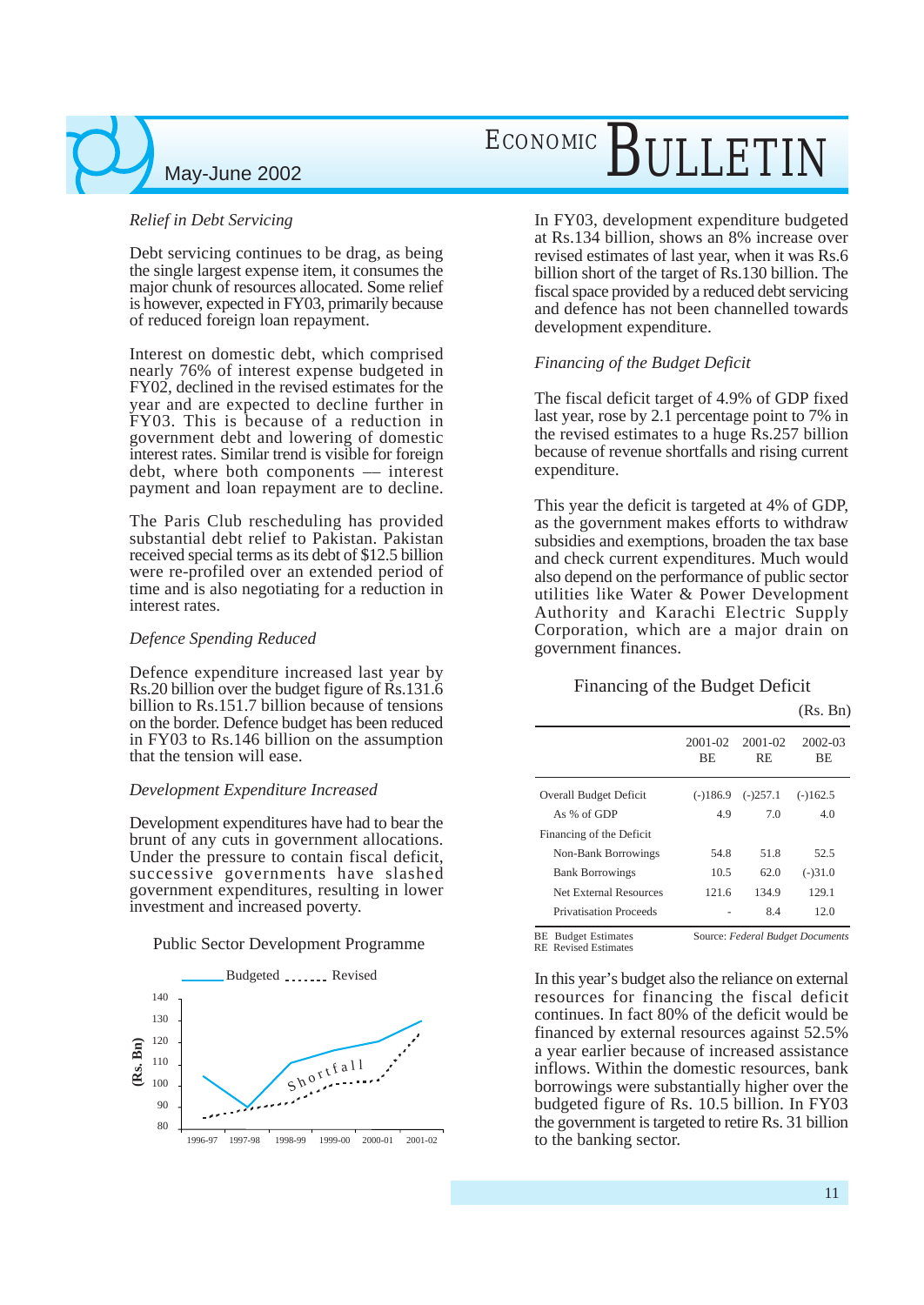# ECONOMIC RIJLETIN

#### *Box* **Highlights of Budgetary Measures** *2*

#### Major Budgetary Targets for FY03

May-June 2002

- Total expenditure budgeted at Rs.742 billion.
- Current expenditure curtailed at Rs.608 billion or 15.1% of GDP.
- Reduction in both debt servicing and defence expenditures.
- Development expenditure raised to Rs.134 billion.
- Budget deficit targeted at Rs.162 billion or 4.0% of GDP. Revenue receipts to rise to Rs.675 billion mainly because of a Rs.46 billion rise in tax receipts.

#### Fiscal Reforms

- Formulation of a Fiscal Responsibility law to limit government borrowings only for the purpose of development expenditures.
- A new Income Tax Ordinance to be effective from July 1, 2002 to replace the old ordinance and institute a modern tax system in the country.
- Large Taxpayers Unit proposed to be established to help large taxpayers comply with their tax liabilities.
- Minimum taxable income limit raised to Rs.80,000. The number of withholding taxes reduced, two more being
- withdrawn.
- Some more reduction in tax rates for banking companies.
- Withholding taxes reduced as an incentive for growth of capital markets.
- Changes made in customs duty drawback repayment system.
- Rationalisation of depreciation allowances.
- Number of SROs to be reduced to about 30 this year.
- Exemptions minimised. Budget removes 55 exemptions.
- The withholding tax on national saving schemes was levied on amounts exceeding Rs.300,000. The limit of Rs.300,000 is proposed to be reduced to Rs.150,000.
- GST refund system being reformed.

#### Income Tax Reforms

- In the new Income Tax Law, the responsibility of computing one's tax liability rests with the taxpayers. Earlier the assessing officer had to determine the income of the tax payer.
- The new law aims to attain uniformity of tax rates, minimize exemptions, reduce dependence on withholding taxes and ensure an effective dispute resolution.

#### Rationalisation of Taxes/Depreciation Allowances

- Progressive reduction in tax rates for banking companies by 3% per year and for private companies by 2% per year, so as to reach the tax rate of 35%.
- Two types of withholding taxes have been withdrawn.
- Initial depreciation allowance increased from 40% to 50%.
- Amortisation of pre-commencement expenses, which was not provided for earlier, will now be allowed at the rate of 20% per annum.

#### Capital Markets

• Withholding tax on commission and brokerage reduced to 5%.

- Withholding tax on interest on securities brought down to 20% from 30%.
- Tax on bonus shares to be withdrawn.

#### Mergers & Acquisitions and Incentive for Banks

To encourage mergers in the financial sector the budget provides for following incentives:

- Transfer/carry forward of losses of merged institutions.
- Tax admissibility of merger expense.
- Continued availability of unabsorbed deprecation. • Admissibility of different tax rates for banking and non-
- banking operations. Extension in time period for carry forward losses of nationalised commercial banks for the assessment years 1995-96 and 2000-01 from 6 years to 10 years.

#### Customs Duty

- The maximum customs tariff rate has been reduced to 25% from 30%.
- The number of slabs has been kept at 4. The proposed duties would now be 25%, 20%, 10% and 5%.
- Duty cuts have been allowed for certain industries, like stainless and alloy, compressors and CT scans.

#### Sales Tax

- General Sales Tax is already leviable on imported edible oils used for production of ghee and cooking oil. Sales Tax is now being extended to edible oils and ghee at the domestic manufacturing stage.
- Last year the government had levied withholding sales tax @ 20% on specified raw materials. 190 items were covered initially while some more were added during the year. This year 6 more items have been added to the list.

#### Central Excise

- Government reducing its reliance on central excise. Last year, central excise duty was abolished on ten items, this year CED has been removed from another ten items.
- Excise duty on aerated beverages reduced.
- Excise duty raised on cigarettes.

#### SROs Reduced

- Budget seeks to remove some of the irritants inherent in the SROs.
- The number of SROs which were reduced from 120 to 56 in 2001-02 will be reduced further to 30 this year.

#### Exports

- Backlog of duty drawback which had accumulated being cleared to alleviate the difficulties of exporters.
- Customs duty drawbacks repayments will be made through bank branches directly.
- To promote exports to Afghanistan, permission has been given for duty and tax free export warehouses at Chaman and Peshawar.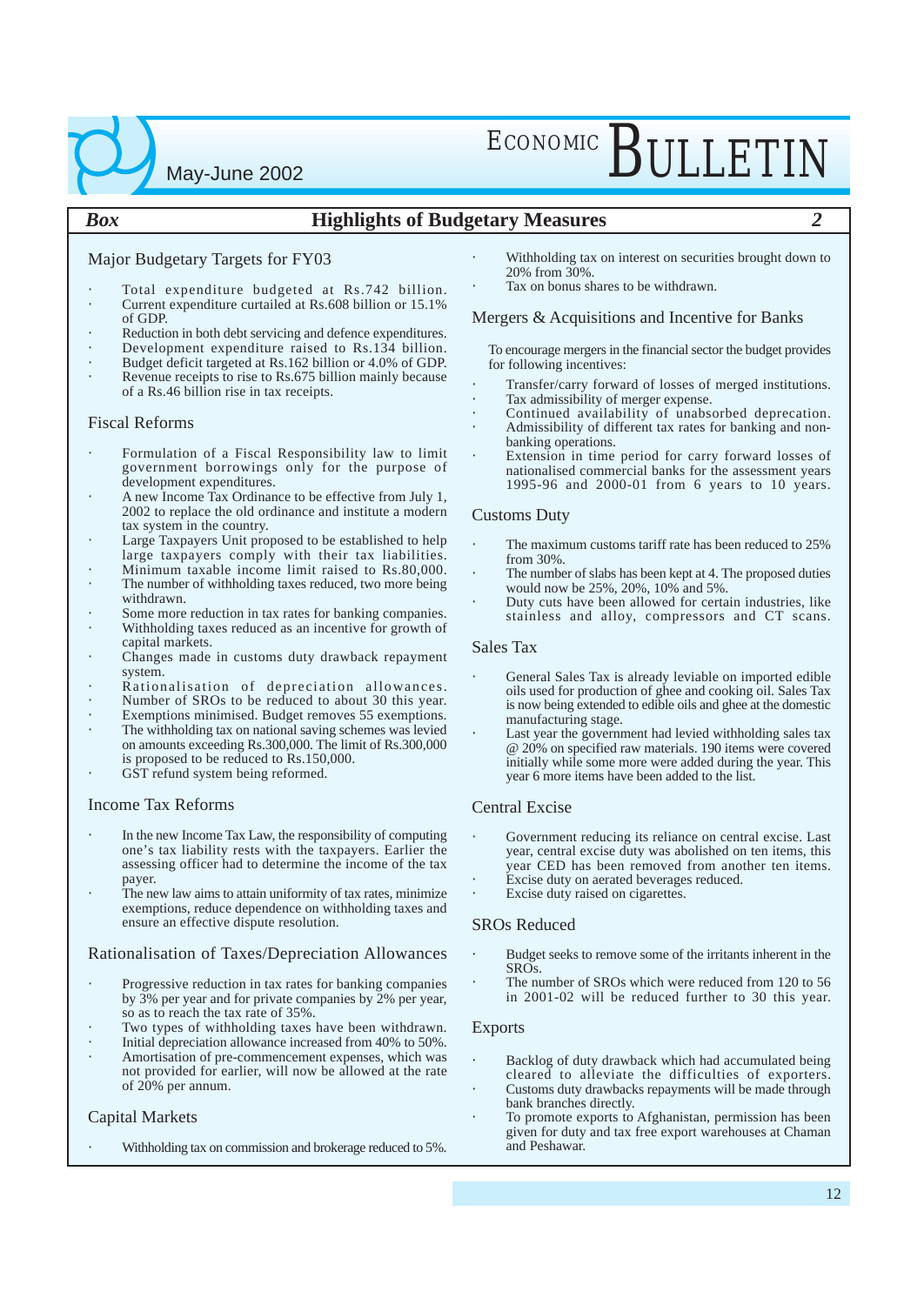### **Pakistan's Textile Sector**

Significance of textile for the economy

The textile sector holds an important position in Pakistan's economy, in terms of employment, value added and the contribution the industry makes to exports. It has the highest value added in the manufacturing sector, contributing 27%, providing employment to 38% of the manufacturing labour force; and 64% of Pakistan's total exports come from cotton and textile manufactures.

May-June 2002

| Exports:                                   | contributes more than 60% to<br>the total export earnings.                                                                                                                        |                   |  |  |  |
|--------------------------------------------|-----------------------------------------------------------------------------------------------------------------------------------------------------------------------------------|-------------------|--|--|--|
|                                            | Manufacturing: 27% of value addition in the<br>manufacturing sector.                                                                                                              |                   |  |  |  |
| Employment:                                | major employer of labour –<br>38% of manufacturing labour<br>force                                                                                                                |                   |  |  |  |
| Rank:                                      | occupies eighth position<br>amongst the top ten Asian<br>exporters.<br>second largest exporter of<br>cotton yarn in the world.<br>second largest exporter of<br>towels & bedwear. |                   |  |  |  |
| No. of Mills:                              | 445 (50 composite & 395<br>spinning units).                                                                                                                                       |                   |  |  |  |
| Capacity Installed:<br>$(000$ Nos.)        | Spindles<br>Looms<br>Rotors                                                                                                                                                       | 8680<br>10<br>145 |  |  |  |
| <b>Working Capacity %:</b>                 |                                                                                                                                                                                   |                   |  |  |  |
|                                            | Spindles<br>Looms                                                                                                                                                                 | 81.80<br>43.44    |  |  |  |
|                                            | Rotors                                                                                                                                                                            | 43.56             |  |  |  |
| Raw cotton production:                     |                                                                                                                                                                                   |                   |  |  |  |
|                                            | one of five largest                                                                                                                                                               |                   |  |  |  |
|                                            | cotton growers<br>(10.6 million bales)                                                                                                                                            |                   |  |  |  |
|                                            |                                                                                                                                                                                   |                   |  |  |  |
| Consumption of<br>raw cotton:              | 2.07 million tonnes                                                                                                                                                               |                   |  |  |  |
| Production of:                             | Yarn<br>1.35 million tonnes<br>Cloth 0.41 million sq.mts.                                                                                                                         |                   |  |  |  |
| <b>Import of Textile</b><br>machinery:     | Rs.19 billion                                                                                                                                                                     |                   |  |  |  |
| Export of<br>cotton & its<br>manufactures: | \$5.2 billion                                                                                                                                                                     |                   |  |  |  |

Spinning sector

Factors

for lack of growth

**Weaving** sector

grow contami-

cotton

The spinning sector comprises of 445 textile mills (50 composite units and 395 spinning units) with an installed capacity of 8.7 million spindles, 145 thousand rotors and over 10 thousand looms.

While the numbers have risen over the years, the percentage of spindles actually working is lower than during the 1950s and 1960s: and the number of installed looms has been cut by more than half compared to the early 1980s with the number of working looms being only 43.6% of the installed capacity.

The sector lost its relatively more prominent position of the 1960s and 1970s when it held over 11% of the world market due to failure to diversify into higher value added subsectors, low levels of efficiency, ignoring upgradation, low crop in some years, lack of BMR, low unit prices of Pakistani cotton yarn in the international markets compared to that of its competitors, low share of manmade fibers among other factors. responsible

> The spinning sub-sector meets the requirement of domestic industry and about one third of the total yarn produced is exported. More than 70% of the total yarn production is that of coarse and medium count yarn and in yarn exports this percentage is about 99%. The spinning sector must move to higher count yarns to compete with other competitors.

Moreover, the yarn produced is contaminated because the cotton provided by ginners is contaminated with non-lint components. The Federal Textile Board in association with the provincial governments has launched campaigns to induce farmers to produce contaminated free cotton. The districts chosen for the pilot project include Rahim Yar Khan, Gothki, Sanghar and Bahawalpur. Results have been encouraging. Farmers to nated free

> The weaving sector has three different subsectors, namely, integrated, independent weaving units and power loom units.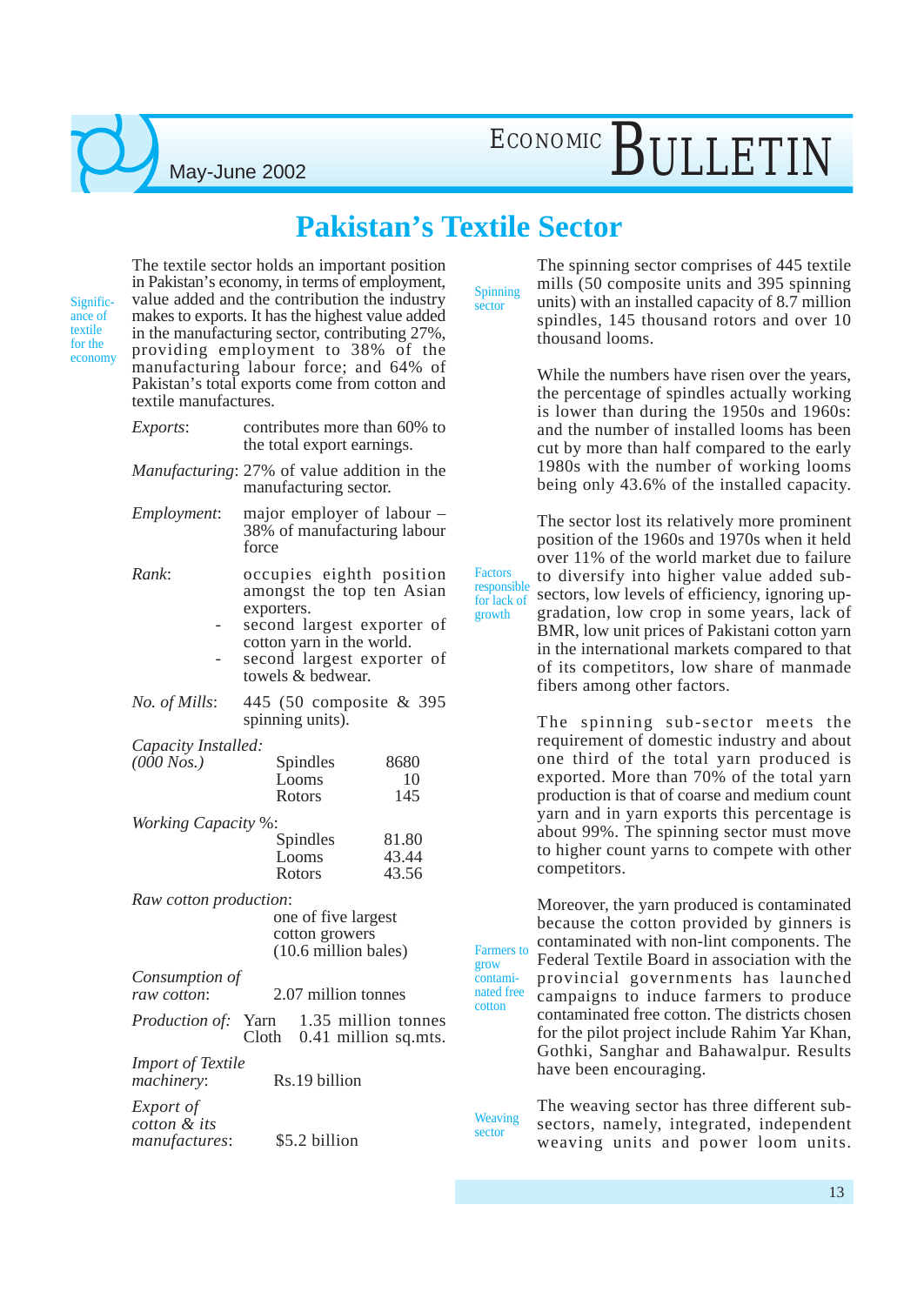Non-mill sector produces bulk of cotton

The weaving sector comprises of hosiery, garments, towels and bedwear and canvas. Cotton cloth is produced both by the mill and non-mill sector or power loom sector. The non-mill sector produces about 90% of total cloth produced. As bulk of the fabric is produced by the power loom sector, which is inferior in quality compared to the cloth produced on shuttless looms, it constrains made up manufacturers to produce superior quality garments. The power loom weaving sector, although quite large in numbers contributes to the export earnings through the production of low quality fabric. As such, while quantum exported has risen, earnings from export of cloth has declined.

## ECONOMIC BULLETIN

#### Installed & Capacity Worked Weaving Sector

|                                 |                       | (Nos.)                              |
|---------------------------------|-----------------------|-------------------------------------|
|                                 | Installed<br>Capacity | <b>Effective Capacity</b><br>Worked |
| <b>Integrated Textile Units</b> | 10,134                | 4,500                               |
| Independent Weaving Units       | 17,500                | 16,500                              |
| Power Loom Sector               | 225,258               | 190,000                             |
| <b>Total</b>                    | 252,892               | 211,000                             |

Source: Economic Survey 2001-02

#### Cotton Cloth Production/Export

|             | Production<br>(mn.sq.mts.) |                      | Export                 |                            |  |
|-------------|----------------------------|----------------------|------------------------|----------------------------|--|
|             | Mill Sector                | Power loom<br>Sector | Quantity<br>mn.sq.mts. | Value<br>$\mathfrak{S}$ mn |  |
| 1992-93     | 325.40                     | 3034.60              | 1127.6                 | 863.1                      |  |
| 1996-97     | 333.49                     | 3324.80              | 1257.4                 | 1262.4                     |  |
| 1997-98     | 339.86                     | 3573.41              | 1254.0                 | 1234.3                     |  |
| 1998-99     | 384.56                     | 3600.00              | 1328.0                 | 1088.2                     |  |
| $1999-00$   | 437.34                     | 3889.00              | 1514.0                 | 1072.3                     |  |
| $2000 - 01$ | 492.00                     | 3960.00              | 1736.0                 | 1032.5                     |  |

The induction of shuttless weaving machines in recent years have resulted in high growth in fabric production. It is believed to be the largest consumer of cotton yarn in the country.

Upgradation of power loom units

A large number of weaving units are small and medium scale units with a large technological gap. In concurrence with this, the Small & Medium Enterprise Development Authority alongwith the SME Bank, and provincial governments has proposed a technology upgradation of power loom units by replacing the existing looms with 10,000 locally produced wider width auto looms annually.

Independent weaving units using shuttless wider width looms are capable of producing better *Source: Textile Commissioners Organization*

quality cloth with wider width ranging from 70 to 140 inches. The sector is using both imported new looms and second hand imported looms.

The Textile Vision 2005 has highlighted certain issues in weaving industry development:

- Success of the weaving industry of Pakistan is associated with the diversified usage of blends in fabrics alongwith enhanced consumption of numerous manmade textile fibers.
- Reduction in the level of protection offered to the domestic manmade fibers and filaments producers can play an instrumental role in facilitating this shift to blended and synthetic fabrics.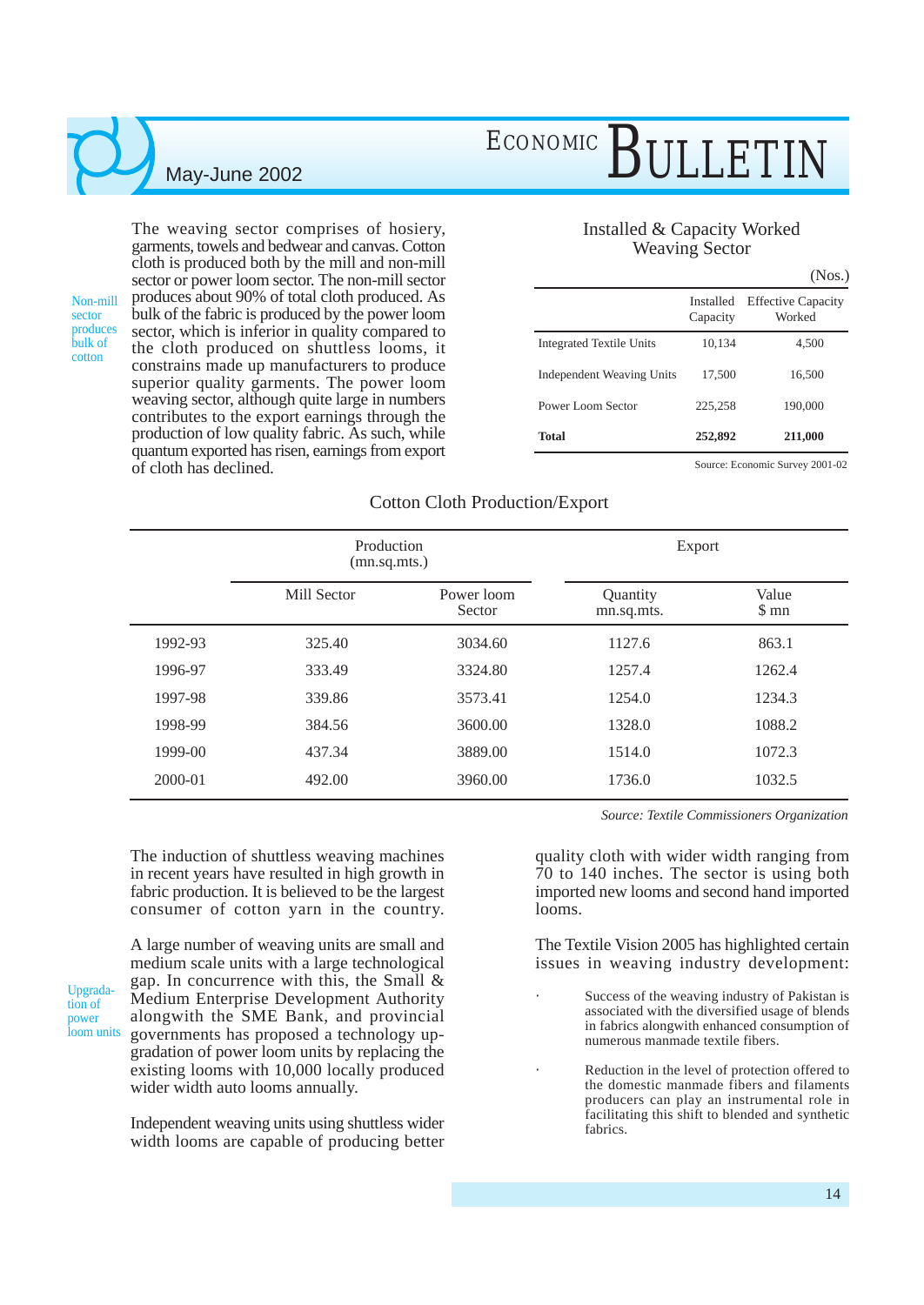## ECONOMIC BULLETIN

| Period       | No. of Mills | <b>Installed Capacity</b>  |                          | Working at the end of the<br>period |                          | Consum-<br>ption of<br>Cotton | <b>Total Yarn</b><br>Produced | Total<br>Production<br>of Cloth |
|--------------|--------------|----------------------------|--------------------------|-------------------------------------|--------------------------|-------------------------------|-------------------------------|---------------------------------|
|              |              | No. of<br>Spindles<br>(mn) | No. of<br>Looms<br>(000) | No. of<br><b>Spindles</b><br>(mn)   | No. of<br>Looms<br>(000) | (mn.kgs.)                     | (mn.kgs.)                     | (mn.kgs.)                       |
| 1950         |              | 0.182                      | 3                        | 0.182                               | 3                        |                               |                               |                                 |
| 1961-62      | 71           | 1.645                      | 28                       | 1.524                               | 26                       | 205.3                         | 166.7                         | 534.4                           |
| 1971-72      | 131          | 2.848                      | 30                       | 2.650                               | 26                       | 407.1                         | 335.7                         | 628.2                           |
| 1981-82      | 155          | 4.180                      | 25                       | 2.944                               | 13                       | 501.0                         | 430.2                         | 325.0                           |
| 1991-92      | 271          | 6.141                      | 15                       | 5.260                               | 8                        | 1342.8                        | 1170.7                        | 307.9                           |
| 1996-97      | 357          | 8.137                      | 10                       | 6.500                               | 5                        | 1670.1                        | 1520.8                        | 333.5                           |
| 1997-98      | 353          | 8.274                      | 10                       | 6.500                               | $\overline{4}$           | 1751.0                        | 1532.3                        | 340.3                           |
| 1998-99      | 348          | 8.298                      | 10                       | 6.600                               | 5                        | 1839.6                        | 1540.3                        | 384.6                           |
| 1999-00      | 351          | 8.383                      | 10                       | 6.800                               | $\overline{4}$           | 1961.6                        | 1669.6                        | 437.2                           |
| 2000-01      | 353          | 8.507                      | 10                       | 7.100                               | $\overline{4}$           | 2070.0                        | 1721.0                        | 490.2                           |
| $2001 - 02*$ | 354          | 8.802                      | 10                       | 7.149                               | 5                        | 1603.1                        | 1348.5                        | 412.3                           |

made

#### Growth of Cotton Textiles

*\* July-March*

Fabric processing forms a critical link in the entire value chain. It remains weak despite Processing investments made in the 1980s. About 40% of the fabric exported from Pakistan is in unprocessed form.

> With regard to the processing sector, absence of trained manpower and usage of low technology constrains the production and hence export of processed fabric.

Untrained manpower and low level of technology hinders growth

Available manpower is not properly trained and it is not capable enough to produce quality fabric, resulting in low unit value realization. It also leads to decreased process and production efficiencies, increasing the overall production costs.

Currently the level of technology in processing industry is low and most of the machinery is old. The sector has received low investment, since it is capital intensive in nature. To give a boost to garments and made ups, there is a need for new investment in processing. Some new units are being created in processing and some have already been tied up with Japanese investors.

*Source: Economic Survey 2001-02*

Besides improving skills, there is also a need to improve marketing for textile products.

The garment industry is the highest value added link in the entire textile value chain. This sector is distributed in small, medium and large scale units, most of them having 50 machines or less. Readygarments

> The sector has the potential to be the locomotive of the country's textile export growth (in FY02 (July-May) total garment exports from Pakistan were to the tune of \$787 million) and is also the largest source of creating low cost employment at all levels. An estimate puts 700,000 people, both skilled and unskilled employed only in this sub-sector, with the subsector having the potential to increase this number over the years.

> Pakistan exports a number of items in this category which include, dresses, trousers, skirts, overcoats, jackets, shirts, babies garments, track suits, ski suits, etc.

> The Textile Vision 2005 lays great emphasis on this sector. The changing global trade patterns, has witnessed clothing trade to have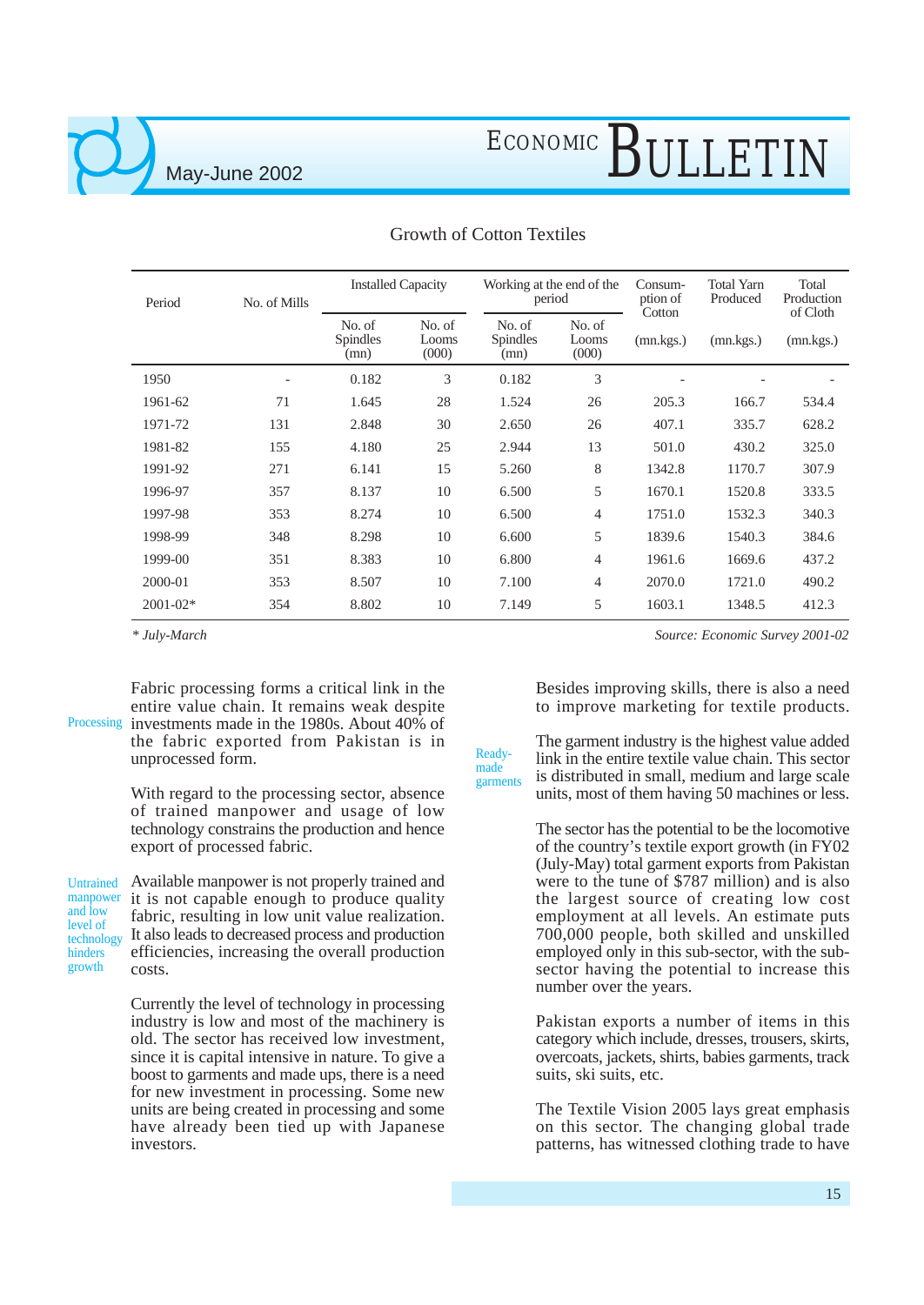## ECONOMIC BULLETIN

grown faster by almost 82% from 1990 through 1998 against textile trade which showed a growth of 3.2%. This has necessitated countries like Pakistan, which have the potential to exploit the opportunities available that the apparel industry offers and align themselves with the evolving market conditions.

The Report states "On the demand side synthetics and garments made of specialised fabrics are taking away the larger share of the market. Women and men's garments are gradually giving way to garments made for special usage. Sportswear, industrial wear and fashion garments for women segments are some of the products that offer increasing opportunities to export countries like Pakistan especially in terms of high values".

The Textile Vision has recommended four measures which if adopted can place apparel manufacturers at an advantageous position.

#### *i. Shifting the product mix*

The apparel export product mix is heavily tilted towards men's wear and knitted garments. With changing market demand it has become imperative for the manufacturers to diversify their product mix. Woven segment of the garments is a much larger market than the knit garments and offers higher price.

#### *ii. Market diversification*

Major portion of garments exports is concentrated to the US followed by the member countries of the European Union. Little marketing has been done to explore other markets like Japan or the UAE. The small garment manufacturers do not have enough resources to spend on marketing. Some kind of infrastructural support will have to be provided for the smaller players, so to bring about an overall improvement in the industry.

#### *iii. Human resource development*

Any move towards production of specialised garments and entry in new markets requires trained workers, skilled in their area of work, whether it is cutting, designing or stitching. Specific training needs have to be identified and also the trainers who will impart the training.

#### *iv. Shift towards synthetics*

Consumer preferences have changed and they now prefer fabrics made of synthetic materials other than cotton. Pakistani manufacturers will have to incorporate this particular shift in order to compete internationally.

#### **Hosiery**

The hosiery industry is composed of around 700 units with about 7500 knitting machines operating at 60% capacity utilisation and producing 550 million pieces annually. It employs about 20,000 skilled and unskilled workers. A large part of the production process is labour intensive.

This sub-sector produces T-shirts, jogging suits, jerseys, sport shirts, children wear, tracksuits, sweaters, socks etc. Major portion of the production is exported as these items are popular abroad. In 2001-02 (July-May) earnings through knitwear exports amounted to \$750.6 million. In the international market the US is the major buyer, followed by UK, Germany, Canada France and Belgium.

#### **Bedwear**

Bedwear is an important value added sub-sector of the textile sector. It is mostly in the informal sector, 150 units in the organised sector and the rest in the unorganised sector. The products include bed sheets, pillow covers, quilts etc. In FY02 it exported over \$830 million and is second only to China in the row of bedwear exporters.

The Textile Vision report has shown that the processing technology used by the industry is not adequate to meet the quality requirements in the international market. As such there is a need to upgrade the existing technology and invest in new units.

Adoption of advanced technology will assist the manufacturers to produce higher value added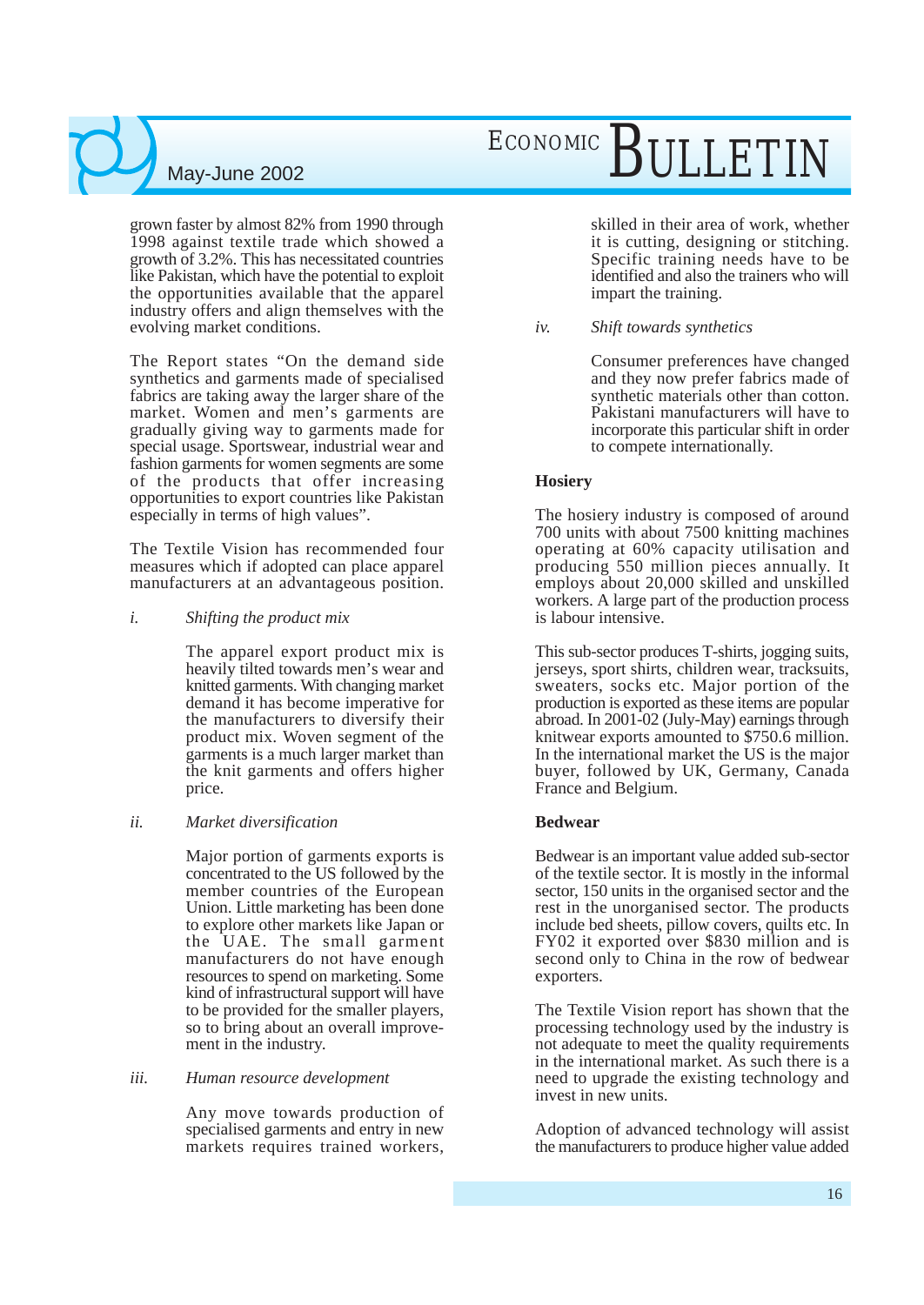## ECONOMIC BULLETIN

items, and move away from traditional bedwear products.

The manufacturers will have to be more proactive in the designing and development of the product. The industry needs to see the trend in the market and adopt the same to survive in this higher competitive environment.

#### **Towels**

There are over 300 towel manufacturing units in Pakistan, both in the organised and unorganised sector, comprising of about 6500 locally manufactured power looms. Some units are also equipped with imported auto looms.

It is mainly an export based industry, exporting \$243 million worth of towels in FY02 (July-May). It has a strong presence in the international market, and if it could improve its processing facilities, quality would improve and result in higher unit prices. It could carve out a greater niche in the market by moving into next tiers of high value added towel market such as towels manufactured from dyed yarn, embroidered towels etc.

#### **Bank Financing**

In the 1990s there were a number of factors which affected the textile industry, as a consequence of which many units fell sick creating a huge infected loan portfolio with the banks. In reaction, the banks withheld financing from the textile industry either for balancing, modernisation and replacement or for expansion. Problems were compounded by State Bank's tightening of the Prudential Regulations.

As a consequence, the industry could not keep pace with technological advancement and began to lose out on competitive advantage. It was realised that if the industry had to survive and compete in a quota free trade era, structural and operational adjustments were necessary. The government has devised a strategy to modernise the sector and also introduce efficient processes. Besides other steps, some of which have been mentioned above, annual targets were fixed for bank financing under Textile Vision 2005. These are given below:

#### Textile Vision 2005 Position of Bank Financing up to End 2001

**A. Priority Sectors** 1. Stitching (Apparel) 6.306 6.400 2.283 (4.117) 8.589 2. Knitting 5.534 1.800 1.289 (0.511) 6.823 3. Finishing 1.603 0.000 0.022 0.022 1.625 a. Knit Processing 1.647 0.400 0.203 (0.198) 1.850 b. Woven Processing 4.869 3.700 1.786 (1.914) 6.655 *Sub-Total 19.959 12.300 5.583 (6.718) 25.542* Total Exposure at the End of 2001 Excess/ Short Fall Over Targets Amount Disbursement against Target Target for 2001 Net Exposure at the Start of Program Dec - 2002 Sector **B. Traditional Sector** 1. Weaving 2.912 2.400 0.325 (2.075) 8.237 a. Weaving Air Jet 11.293 2.400 3.726 1.326 15.019 b. Weaving Water Jet 13.436 5.200 0.582 (4.618) 14.018 2. Spinning 59.852 1.800 16.344 14.544 76.196 3. Polyester Fiber 9.039 - 2.703 2.703 11.742<br>Sub-Total 101.532 11.800 23.680 11.880 125.212 *Sub-Total 101.532 11.800 23.680 11.880 125.212* **Total 121.491 24.100 29.263 5.162 150.754** (Rs. Bn)

*Source: Ministry of Industries*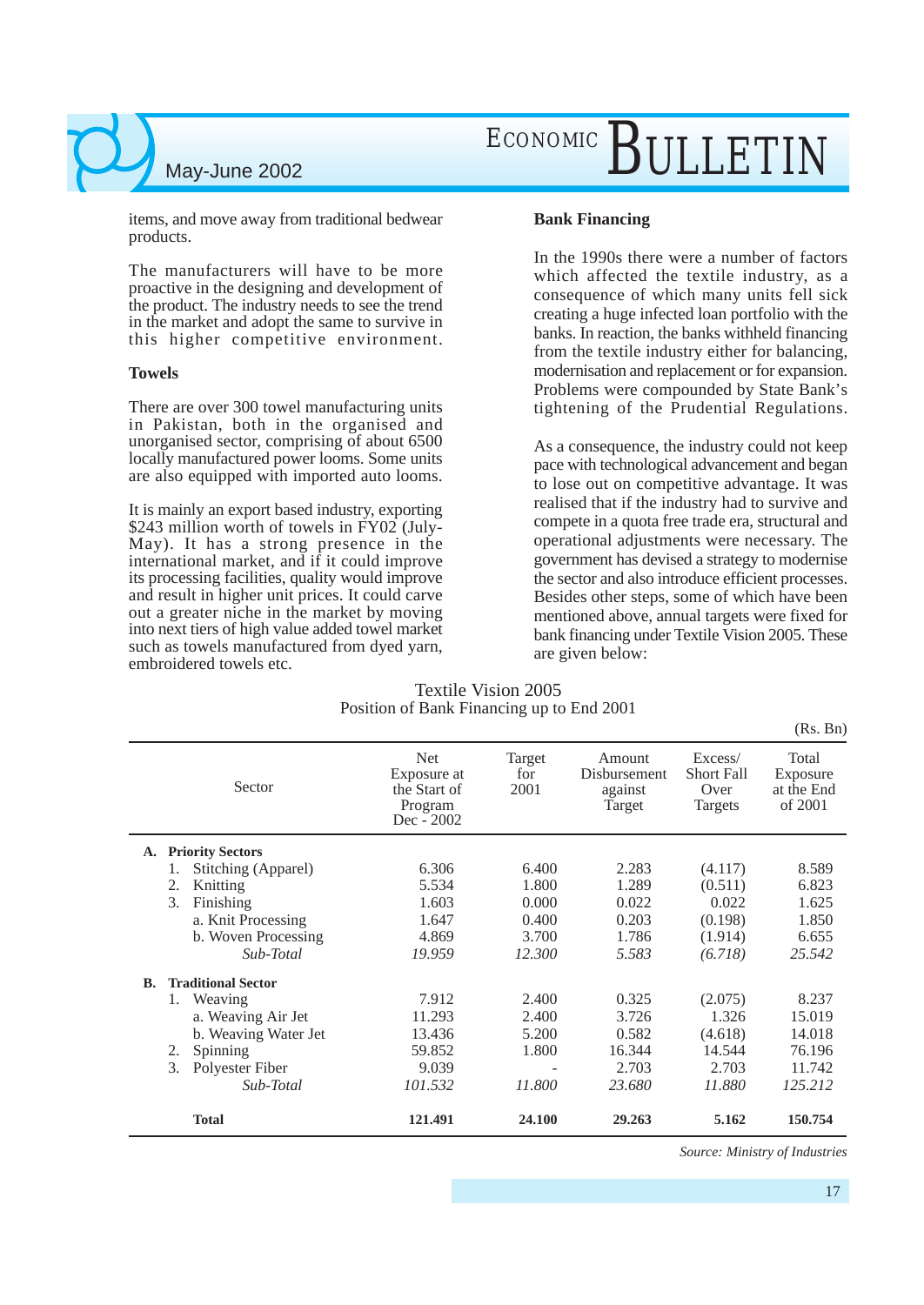## ECONOMIC BULLETIN

### **Agriculture**

Agri-

needs

Agricultural production hit by drought

Pakistan has suffered from severe drought since 1998. Till mid-2001, drought had turned million of hectares of cultivable land in the southern provinces of Sindh and Balochistan into parched wasteland, forced thousands of people to relocate. The resulting decline in agricultural production had a significant impact on Pakistan's economy.

In FY01 agricultural growth decline by 2.6% against the targeted 3.9%. Major crops like rice, wheat and sugarcane not only missed their respective production targets but were also lower over the preceding year's output. Water shortages of upto 51% of normal supplies in FY02 had crippling affects on agricultural production during the year.

#### Growth



To overcome the effects of drought, various measures were taken by the farmers, supported by the government, helped the sector to register a growth of 1.4%. Though this was a recovery over the previous season's it was still 6 basis points short of the targeted rate.

Major crops, with 40% share in agricultural value added, registered a decline of 0.5% for the second consecutive year. But this decline was a marked improvement over a larger fall of 9.8% a year earlier.

Among the major crops, wheat, rice, barley and cotton have suffered decline, while sugarcane, maize, bajra, jowar, gram and rapeseed mustard

recorded increase in output. Wheat, rice, sugarcane and cotton account for 90.7% of value added by major crops. Minor crops, with 19% contribution in agricultural value added, managed to grow by 1%.

#### Composition of Value Added of Major Agricultural Crops

% Share



Despite the existence of good irrigation canal net work in the world, Pakistan still suffers from wastage of a large amount of water in the irrigation process. The total inflow of water averaged at 131.69 million acre feet (M.A.F.) during the last two decades (1977-78 to 2001-02). Against this level of average inflow, the flows in major rivers have declined to 91.15 MAF in 2001-02 or a reduction of 30.8%. The canal head withdrawals averaged at 99.12 MAF during 1997-98 to 2001- 02, but it declined to 73.09 MAF in 2001-02.

culture attention The World Bank believes that Pakistan's agricultural sector possesses the potential to be the lead sector in accelerating economic growth and reducing poverty, but it has not received due attention. There is a need to accelerate agricultural growth, specially by having new markets, more water and technology.

> Markets need to be complemented by strategic public investments in infrastructure, most critically in the irrigation and drainage sector. A national drainage system that would complement the irrigation system is planned.

> Planned institutional reforms to enhance the efficiency of water usage are lacking. With renewed efforts at the highest level, water and

crops affected

Major

18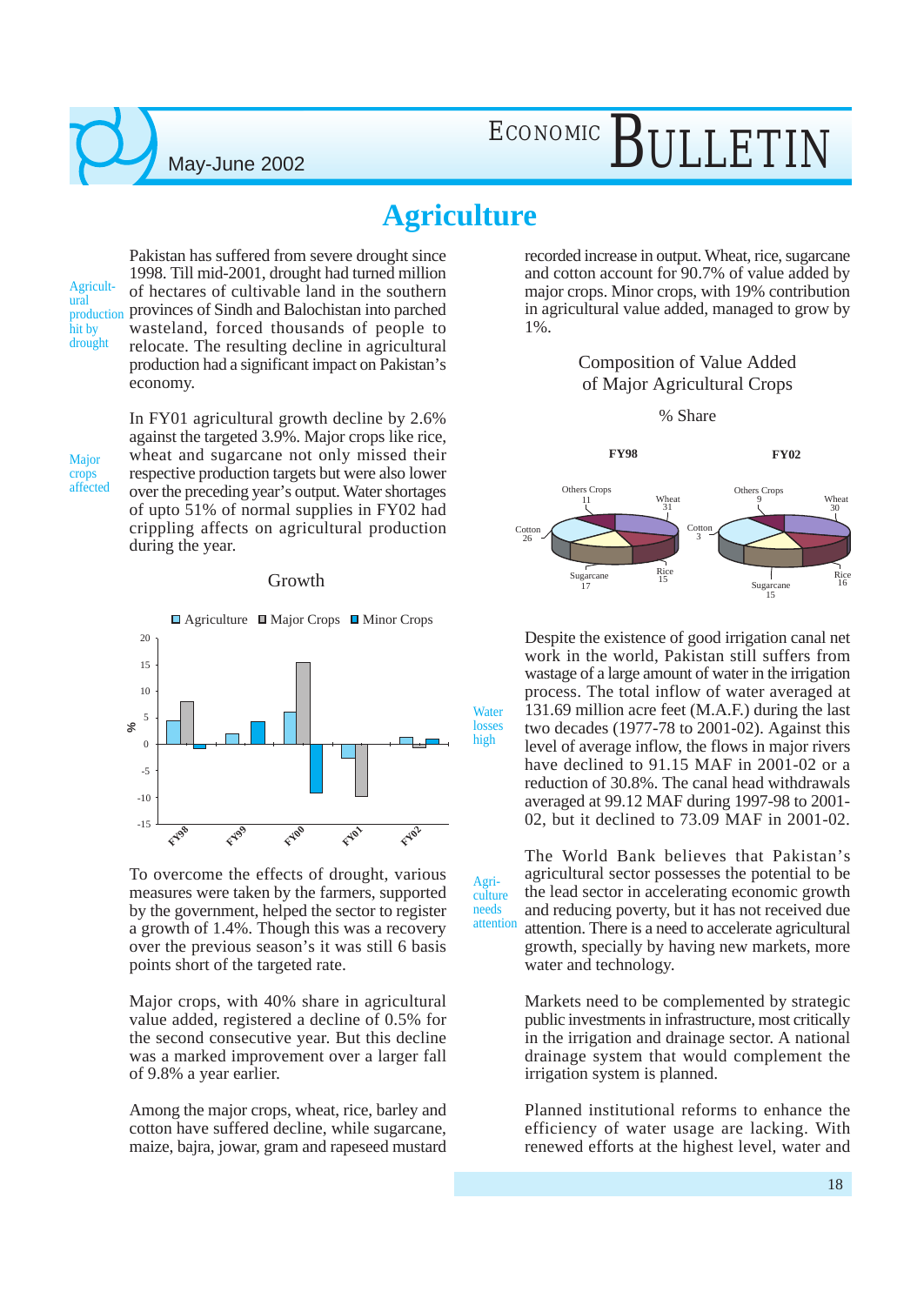associated drainage issues threaten to become the binding constraints on faster agricultural growth.

#### *Wheat*

Drought affects wheat output

Below than normal rainfall and extremely dry weather during Rabi 2001-02 further intensified irrigation water shortage in Punjab and Sindh, thereby taking a heavy toll on the standing wheat crop. The long dry spell has affected the crop both in barani and irrigated areas. The area is provisionally estimated to have declined by 2.4% as farmers brought 7.983 million hectares under wheat cultivation in FY02, against 8.181 million hectares in FY01.

The yield per hectare also fell by 0.5% from 2325 kgs to 2314 kgs, resulting in reduced production; at 18.5 million tonnes, 2.9% below last year's 19.02 million tonnes and 7.5% short of the year's target.

Despite the shortfall in production, total domestic consumption of 20 million tonnes would easily be met through large carry over stocks from the previous season's crop. The country may, however, face difficulties in meeting one million tonnes export target. 0.7 million tonnes of wheat were exported a year earlier.

World wheat forecasts

The Food & Agriculture Organization (FAO) forecasts world wheat production in 2002 at 603 million tonnes, 22 million tonnes or almost 4% up from the previous year. Output of wheat in Asia is expected to increase significantly this year from last year's reduced crop, mostly reflecting improved weather conditions in India as well as throughout the Far East sub-region.

International wheat prices are likely to remain weak in the coming season given good crop prospects for 2002, the expected decline in world import demand and large export availabilities across several non-traditional exporters.

#### *Rice*

**Lower** area sown

Irrigation water shortage had affected last season's crop. Hit by severe drought, farmers could bring lesser area under rice cultivation, estimated at 2.114 million hectares, down 11.1%, from a year earlier. This was on account of

# ECONOMIC BULLETIN

delayed plantation and a shift in sown area from Irri to Basmati rice. Production is provisionally estimated at 3.882 million tonnes, 19.2% lower over the previous season's crop and 18.7% less than the target, attributable to lower yield per hectare, at 1836 kgs against 2021 kgs.

Sowing of the new season's crop is underway. Hit by severe drought, farmers are likely to bring lesser area under the 2002-03 crop. Due to acute water shortage, the sowing process is expected to be delayed in Sindh affecting Irri varieties, while sowing of Basmati in Punjab is expected to be on time. The size of next season's crop is forecast at around 3.7 million tonnes, almost the same as that of the current crop.

Of total production, 60% of the crop is consumed locally. Annual consumption is estimated at 2.3 million tonnes, which leaves an exportable surplus of 1.6 million tonnes from the 2001-02 crop. Low prices in the international market, lower domestic output and subsequent depletion of stocks, aggressive marketing by India and high domestic cost are adversely affecting Pakistan's exports.

Vietnam, China and India have captured the market due to their low prices. As foreign buyers are not willing to pay a higher price for Pakistani rice, its exports have been affected.

For 2001-02, global rice production was raised by 1.3 million tonnes to 396.5 million tonnes, with India, Burma and Cambodia accounting for most of the increase. For calendar year 2002, global trade is higher by 3% at 24.4 million tonnes. Exports have been raised for India, Burma and Argentina, while lowered for Vietnam. For importers, 2002 projections have been raised for Nigeria, Indonesia, the Philippines, EI Salvador and Nicaragua.

Total production for 2002-03 is projected at 395.5 million tonnes (milled basis), the third consecutive year of declining global production. In contrast, global consumption is projected to increase 1% to a record 410 million tonnes.

#### *Cotton*

Rice exports suffer

Global trade

Irrigation water shortage has also affected cotton crop production. Though area sown at 3.116 million hectares was larger by 6.5% over a year Production falls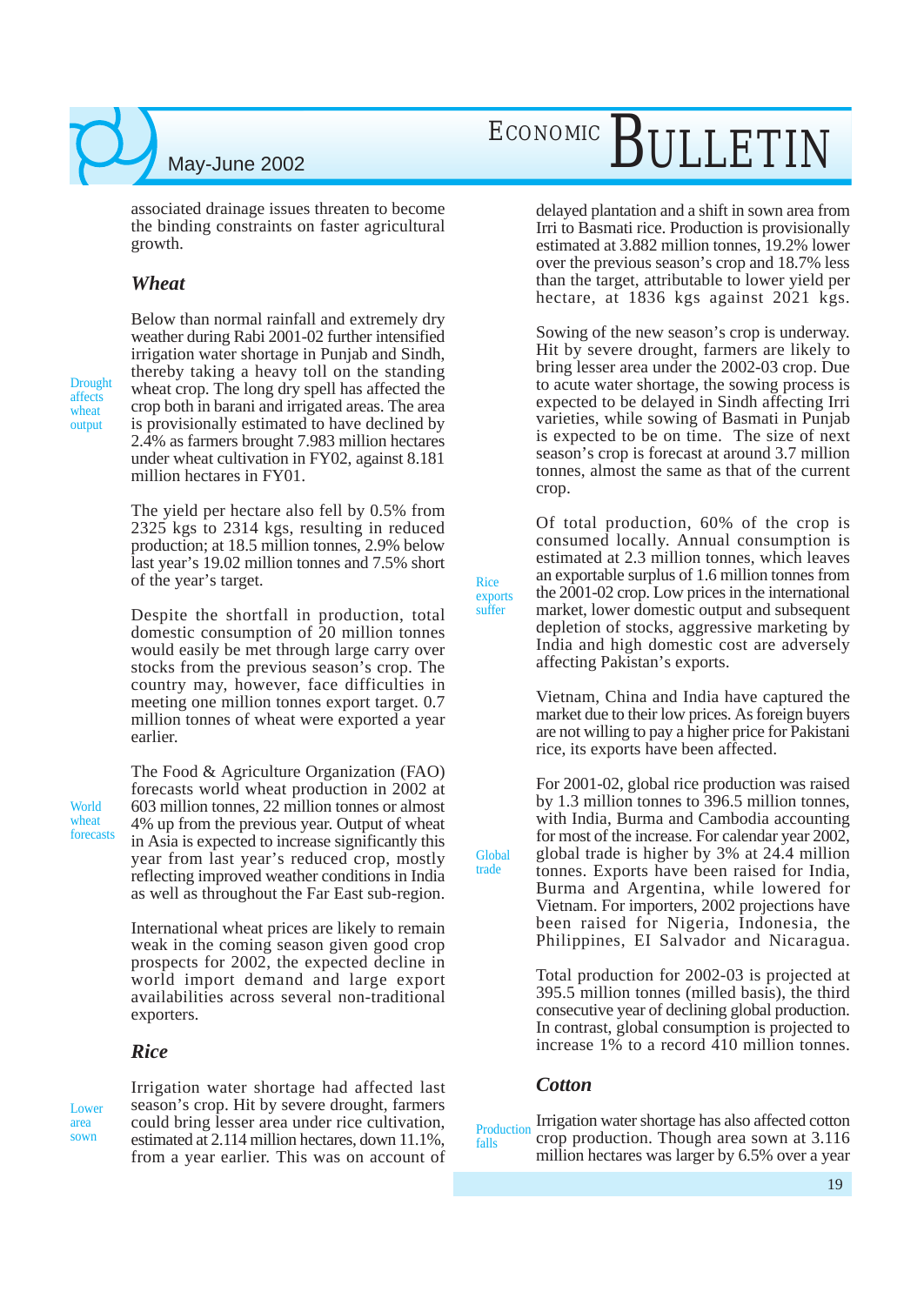earlier, its production is provisionally estimated to have declined by 1.1% to 10.6 million bales in 2001-02. Certain cotton growing areas reported attack of pests, which resulted in decline in per hectare yield from 624 kgs to 570 kgs.

Sowing of the 2002-03 crop is in progress in some cotton growing areas of Punjab and Sindh. There are reports of increase in sowing area though growers complain of shortage of irrigation water and quality seeds. Despite water shortage, Sindh produced a record crop of 2.4 million bales last season.

Fear of prevailing low cotton prices could discourage increase in cotton cultivation and reduce projections for the next season's crop, projected at 11 million bales.

Large unsold stocks

The ginners still have with them some unsold stocks, while textile millers have reportedly imported 1.5 million bales of cotton. With a large quantity still lying unsold, cotton prices in the local market are depressed. Official spot rates were lowered by Rs25 per maund to attract buyers but there has been no positive response from spinners who are already holding a sizeable quantity of imported cotton.

#### *Sugarcane*

Production of sugarcane in 2001-02 is currently being placed at 48 million tonnes compared to

43.6 million tonnes harvested the previous season, an increase of 10.2%. This increase is attributable to larger area brought under cultivation during the season. Punjab has reportedly produced an estimated 24.5 million tonnes, higher by 36.1% over the previous harvest and 51% of the total production. Growers fear that current irrigation water shortage could affect sowing of the new season's crop. Production increases

> Crushing operation has ended. The Pakistan Sugar Mills Association has reported this season's sugar output at 3.2 million tonnes, with Punjab producing a record 2 million tonnes, and Sindh around one million tonnes against the target of 0.9 million tonnes. Recovery rate also improved in Sindh (9.3%) and Punjab (8.4%). Overall recovery rate was 8.7%.

In view of persisting water problem, the government is considering to replace the cultivation of sugarcane with that of sugarbeet for producing refined sugar. Sugarcane is a high water intensive crop, while sugarbeet requires lesser water. Sugar experts have warned the government to desist from taking any hasty decision of shifting cultivation of sugarcane to sugar beet in Sindh, as this decision may prove counter-productive, both for the industry as well as for growers.

|         |                                 |           |           |          | $(000$ Tonnes) |
|---------|---------------------------------|-----------|-----------|----------|----------------|
| Year    | Cotton<br>$(000 \text{ bales})$ | Sugarcane | Rice      | Maize    | Wheat          |
| 1997-98 | 9184                            | 53104     | 4333      | 1517     | 18694          |
|         | $(-2.0)$                        | (26.4)    | (0.7)     | (1.7)    | (12.3)         |
| 1998-99 | 8790                            | 55191     | 4674      | 1665     | 17856          |
|         | $(-4.3)$                        | (3.9)     | (7.9)     | (9.8)    | $(-4.5)$       |
| 1999-00 | 11240                           | 46333     | 5156      | 1652     | 21079          |
|         | (27.9)                          | $(-16.0)$ | (10.3)    | $(-0.8)$ | (18.0)         |
| 2000-01 | 10732                           | 43606     | 4803      | 1643     | 19024          |
|         | $(-4.5)$                        | $(-5.9)$  | $(-6.8)$  | $(-0.5)$ | $(-9.7)$       |
| 2001-02 | 10613                           | 48042     | 3882      | 1665     | 18475          |
|         | $(-1.1)$                        | (10.2)    | $(-19.2)$ | (1.3)    | $(-2.9)$       |

#### Production of Major Crops  $(1998 - 2002)$

Higher sugar output

*Note: Figures in parentheses are growth rates. Source: Economic Survey 2001-02*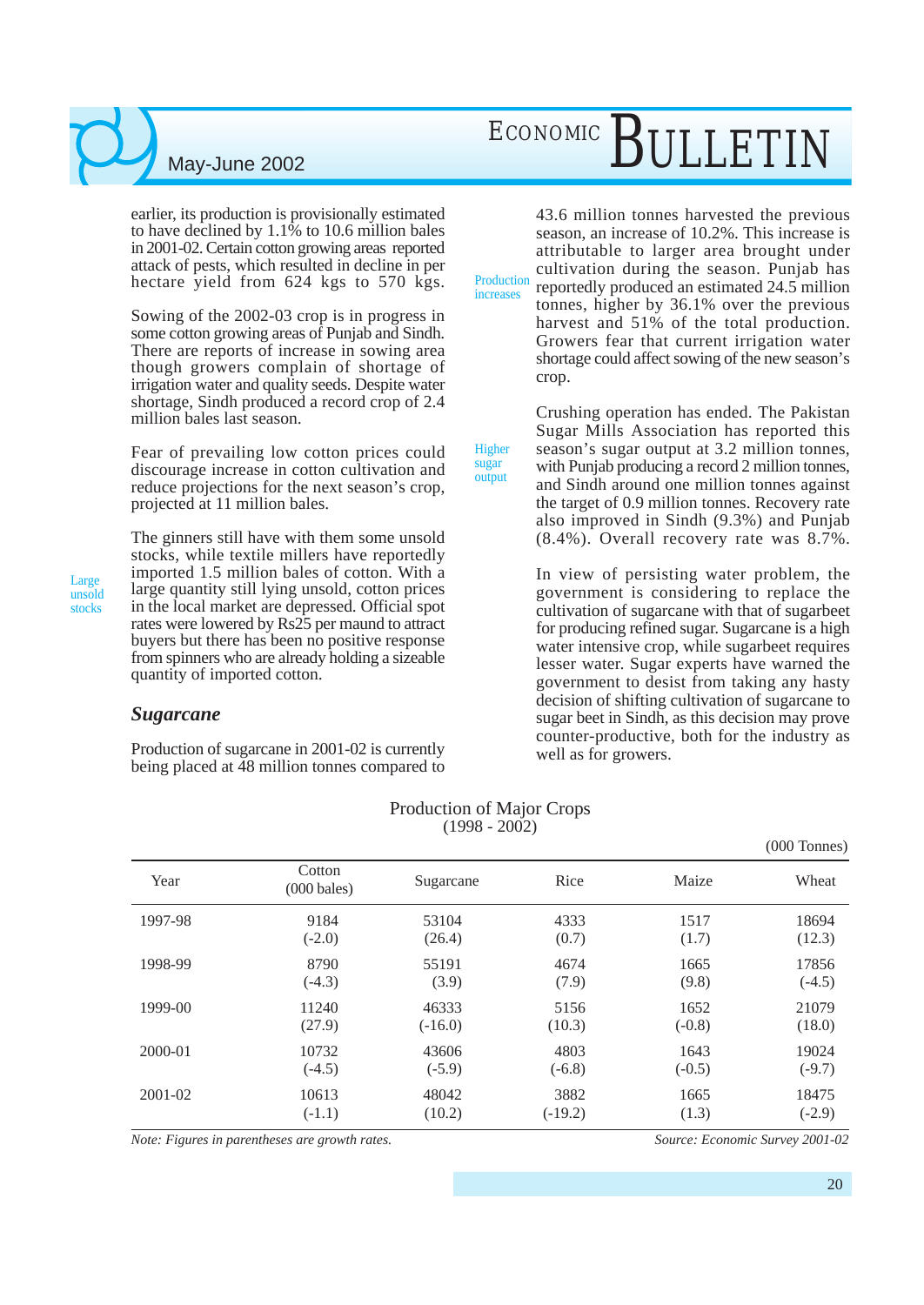### **Banking and Finance**

foreign exchange rises

**Deposits** under NSS increase

#### **Key Monetary Indicators**

|                                       |                         | (Rs. Bn)                |
|---------------------------------------|-------------------------|-------------------------|
|                                       | <b>June 15,</b><br>2002 | <b>June 16,</b><br>2001 |
| <b>Scheduled Banks Deposits</b>       | 1428.7                  | 1238.2                  |
| <b>Scheduled Banks Advances</b>       | 875.0                   | 850.1                   |
| Scheduled Banks Investment in         |                         |                         |
| Securities & Shares                   | 435.7                   | 296.7                   |
| Notes in Circulation                  | 472.8                   | 404.2                   |
| Approved Foreign Exchange             |                         |                         |
| (Incl. Balances held outside Pakistan |                         |                         |
| in approved foreign exchange)         | 280.2                   | 111.0                   |

Source: *State Bank of Pakistan*

**Deposits** increase

Scheduled banks deposits at Rs.1428.7 billion in the week ended June 15 were higher by 15.4% over the comparable period of last year, when these amounted to Rs.1238.2 billion.

Advances rose by 2.9%

Scheduled banks advances grew by 2.9% in the week ended June 15 and amounted to Rs.875.0 billion against Rs.850.1 billion a year earlier.

Investments in securities show double digit growth

Scheduled banks investment in central government securities and shares continued to show substantial gains. These investments totaled Rs.435.7 billion in the week ended June 15 depicting an increase of 46.8% over last year's corresponding week's level of Rs.296.7 billion.

Meanwhile, at the end of FY02, the State Bank of Pakistan left the cut-off yield on six-month treasury bills unchanged at 6.43%. At the year's last treasury bills auction, the Bank sold Rs.10.85 billion worth of T-bills at 6.28% weighted average yield, thus bringing it down 13 basis points from the previous 6.41%.

The weighted average yield was as high as 15.4% on June 15, 1998. However, as part of a liberal monetary policy, the Central Bank has been reducing these rates. In April 2000, weighted average yield on six-month treasury

bills came down as low as 7.13%. But the bank had to persuade a relatively tight monetary policy beginning August 2000, which resulted in sharp increase in weighted average yield to 12.88% by June 2001.

Notes in circulation showed a significant rise of 17% in the week ended June 15 and stood at Rs.472.8 billion against Rs.404.2 billion in the comparable period of last year. Notes in circulation countinue to rise

Pakistan's approved foreign exchange (including balances held outside Pakistan in approved foreign exchange) maintained its upward rising trend during the month under review. It stood at Rs.280.2 billion in the week ended June 15, more than twofold increase against preceding year's corresponding figure of Rs.111.0 billion. Approved

#### *National Saving Schemes*

During FY01 net deposits under National Saving Schemes (NSS) fell to Rs. 51.1 billion, from Rs. 95.5 billion in FY00. Of the total deposits under NSS, Defence Saving Certificates maintained the top position with Rs. 16.16 billion. Their share in the net accruals was 32.5% in FY01 followed by the National Prize Bonds (20.3%) and Special Savings Certificates (18.4%).

In the first nine months of FY02, net deposits under NSS amounted to Rs. 50.7 billion as against Rs. 30.3 billion a year earlier. All the major schemes showed marked improvement in their mobilization activities with the exception of Prize Bonds.

The Special Saving Certificates (SSC) with a net accrual of Rs. 21.5 billion was at the top. This was a significant rise when compared with Rs. 5.1 billion a year earlier. Net mobilisation under SSC was Rs. 9.4 billion in the entire FY01. Defence Savings Certificates in the same period mobilized Rs. 13.2 billion showing a 20% rise.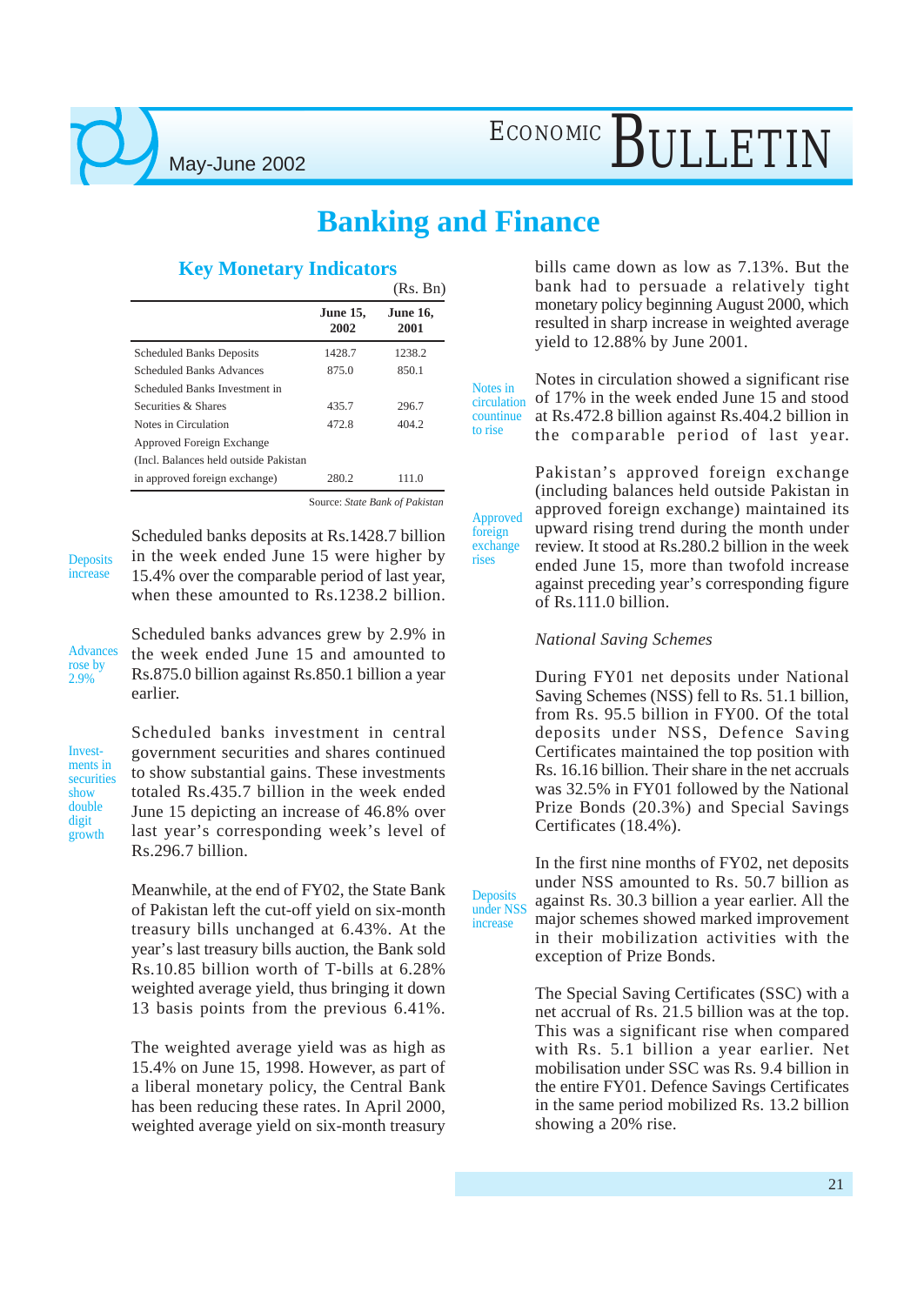May-June 2002

|                                     |         |           |         |              | (Rs.Bn)  |
|-------------------------------------|---------|-----------|---------|--------------|----------|
|                                     |         |           |         | July - March |          |
|                                     | 1998-99 | 1999-00   | 2000-01 | 2000-01      | 2001-02  |
| Defence Savings Certificates        | 38.3    | 41.2      | 16.6    | 11.0         | 13.2     |
|                                     | (26.9)  | (43.1)    | (32.5)  | (36.3)       | (26.0)   |
| <b>Special Savings Certificates</b> | 25.0    | 19.4      | 9.4     | 5.1          | 21.5     |
| (Regular)                           | (17.6)  | (20.3)    | (18.4)  | (16.8)       | (42.4)   |
| <b>Regular Income Certificates</b>  | 59.1    | 26.1      | 8.6     | 5.9          | 7.8      |
|                                     | (41.6)  | (27.3)    | (16.8)  | (19.5)       | (15.4)   |
| <b>Special Saving Accounts</b>      | 5.9     | 5.5       | 3.6     | $-0.01$      | $-0.2$   |
|                                     | (4.1)   | (5.8)     | (.70)   | (0.0)        | $(-0.4)$ |
| <b>National Prize Bonds</b>         | 10.1    | $-0.03$   | 10.4    | 8.2          | 6.9      |
|                                     | (7.1)   | $(-0.03)$ | (20.3)  | (27.1)       | (13.6)   |
| Others                              | 3.8     | 3.4       | 2.5     | 0.1          | 1.5      |
|                                     | (2.7)   | (3.6)     | (4.9)   | (0.01)       | (3.0)    |
| <b>Grand Total</b>                  | 142.2   | 95.5      | 51.1    | 30.3         | 50.7     |
|                                     | (100)   | (100)     | (100)   | (100)        | (100)    |

Net Accruals by National Saving Schemes

*Note: Figures in brackets represent % share in total.*

During FY02 (July-March), the nominal deposit rates under NSS ranged between 6.0% (Prize Bonds) to 14.13% (Defence Savings rates higher Certificates) with a weighted average rate of under NSS 11.5%, 0.3 percentage point higher over a year earlier but 4.3 percentage point lower than the average of 1995-2000. Real deposits

> With an inflation rate of 2.6% the real deposit rates during 2001-02 have increased over last year ranging between 3.4 % (Prize Bonds) to 11.5% (Defence Savings Certificate) with a weighted average real rate of 8.9%.

Nominal deposit past

In the previous years, although the nominal deposit rates were apparently very high but the real deposit rates remained low due to high rates were rates of inflation. During 1995-2000, average high in the nominal rates ranged between 10.2% (Prize Bonds) to 17.0% (Defence Saving Certificates), compared to a weighted average real rate of 7.9%.

> In 2000-01, both weighted average nominal and real rates came down to 11.2% and 6.8% respectively mainly due to cut in the nominal rates in January 2001. But with a decline in the inflation rate (2.6%) in the FY02, the real rates of return have become even more

*Source: Economic Survey 2001-02*

attractive than before. Despite lowering of rates of return, the NSS still offers the most attractive rates to the depositors.

Meanwhile, the GoP in its latest move has withdrawn 10% withholding tax exemptions With-<br>holding tax On all National Saving Schemes and reduced exemptions rates of return ranging from  $0.8\%$  to  $2.5\%$ . withdrawn New rates will, however, be applicable for the accounts/certificates to be issued between July 01 to December 31, 2002. These rates will not apply to existing schemes. holding tax on NSS

#### New Rates

|                                    |          |            | (90)          |
|------------------------------------|----------|------------|---------------|
|                                    | Existing | <b>New</b> | Change        |
|                                    | Rates    | Rates      |               |
| <b>Defence Saving Certificates</b> | 14.13    | 11.61      | $\sqrt{2.52}$ |
| Special Saving Certificates (R)/   |          |            |               |
| SSC Accounts (5 Yrs)               | 12.70    | 10.70      | $\sqrt{2.00}$ |
| Regular Income                     |          |            |               |
| Certificates (3 Yrs)               | 12.48    | 10.56      | $\sqrt{1.92}$ |
| Mahana Amdani Accounts             | 12.25    | 10.41      | $\sqrt{1.84}$ |
| Saving Accounts                    | 7.80     | 7.00       | 0.8           |
|                                    |          |            |               |

(R) Regular

 $(0)$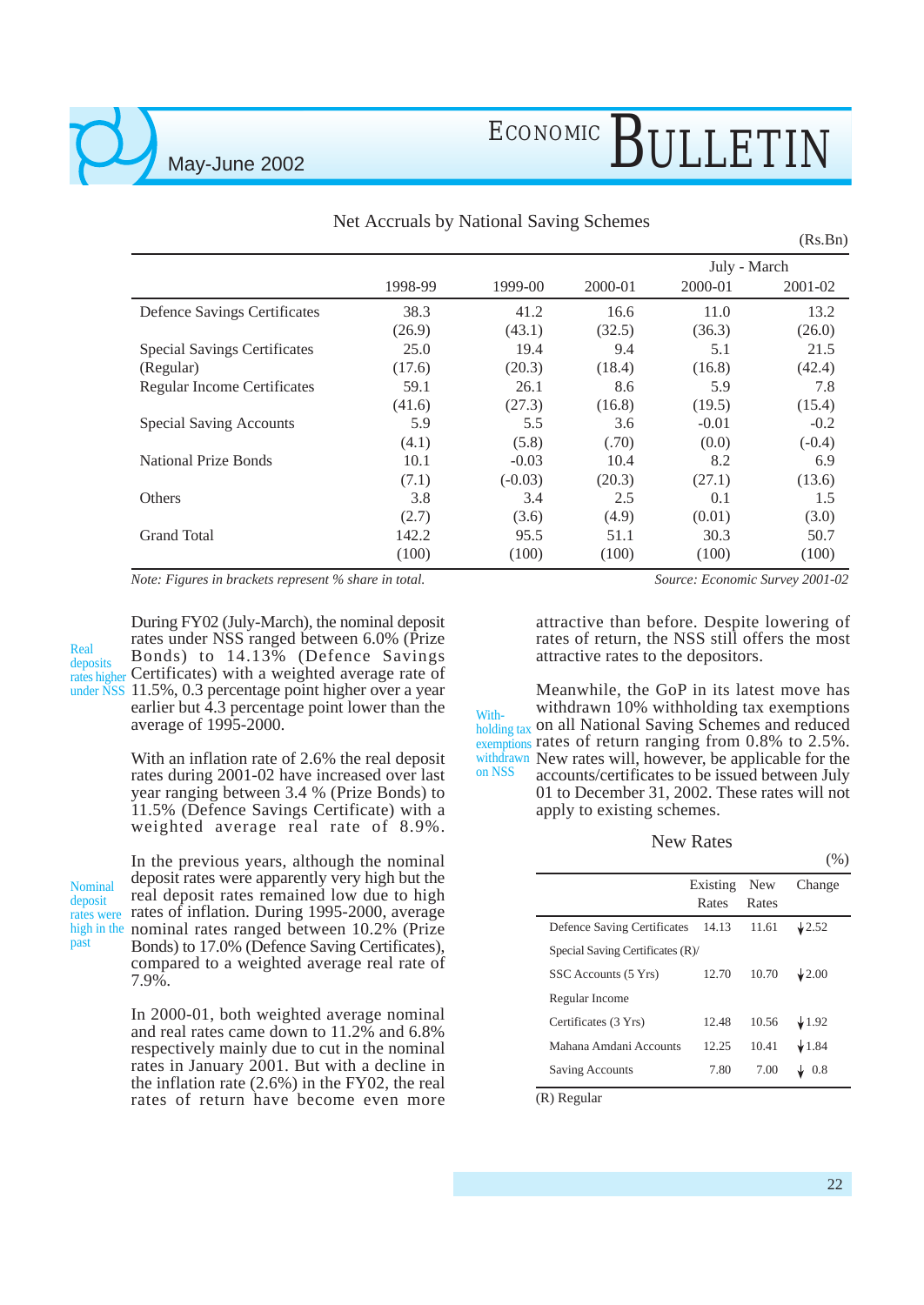### **Market Analysis**

The market has lost 120 points since April (till June 21, 2002). The index had lost 236 points in the month of May before making a partial recovery in June. The decline was expected as the market had lost its momentum (see graph), stock prices had appreciated close to their full values and the rally was highly leveraged.

May-June 2002



The disadvantage of a leveraged rally is that the market makes sharp downside moves (panic) on negative news, as weak holders try to offload their inventories at falling prices, thus exacerbating the fall. The negative fundamental factors were further complemented by two significant news/ factors, which expedited the fall.

#### **The fall**

The first blow was dealt by the terrorist attack in Karachi on May 08, 2002, which resulted in a decline of 55 points. The market tried to consolidate after that, but plunged in panic conditions as investors and traders reacted to the ominous signs of a potential Indo-Pak conflict. Circuit breakers, which limit the fall (or rise), quickly came in to play each day, arresting the fall and preventing what would almost certainly have been a much steeper decline. The market would virtually come to a halt after the breakers were triggered; as a result, volumes were artificially depressed.

The market's fall also created panic conditions in the *badla* market, the liquidity lifeline for the leveraged momentum players. Supply shortages occurred, as financiers withdrew funds fearing higher market risks. As a result, the financing rates shot up to as high as 135% in ICI. Sensing that the market was in danger of repeating the crisis that occurred last September in the wake of the New York attacks, the KSE board of directors took a series of preventive measures:

The 24%pa cap on *badla* financing rates that was removed in January this year was re-imposed, along with a 10%pa

floor, for a period of one month. While borrowers were allowed to offer rates in excess of that cap, the excess accrued to the KSE. The downside circuit breaker was reduced to 2.5%, or Rs0.5, whichever is higher.

- *Badla* funds were frozen till June 3, 2002.
- Members that were unable to carry-forward their positions, had to pay an enhanced margin deposit of 50% of any additional purchases that they made.

#### **The recovery**

The US efforts for reduction in tension gradually reaped results and the market greeted it with a 100-point single day increase in June'02. The single day increase effectively eliminated any further upside move as traders and investors booked profits.

The recovery was primarily on easing of tension, while the underlying fundamental weakness still persisted. Hence the market went into a range bound phase. The imposition of tighter downside circuit breakers in a bearish market (sentiment) also resulted in lackluster trading activity.



#### **Outlook**

In our opinion the market is fully priced (for the near term). Investors are unable to foresee any further upside potential; hence, little active buying support is visible. On the other hand, the alternative investment opportunities (declining yield on fixed income securities) are becoming less and less attractive. Hence investors are also reluctant to off load their investments at these levels. Traders/Investors who want to reduce their exposure in the market are unable to do so due to the tight downside circuit breaker (floor). However, from July 01, 2002, the down side circuit breaker (floor) is being increased from the higher of 2.5% or Rs0.5, to 5% or Rs1, whichever is higher. This will give traders more room to play on both sides of the market. Till that time we believe the market will remain range bound.

*(Contributed by Taurus Securities Ltd., a subsidiary of National Bank of Pakistan)*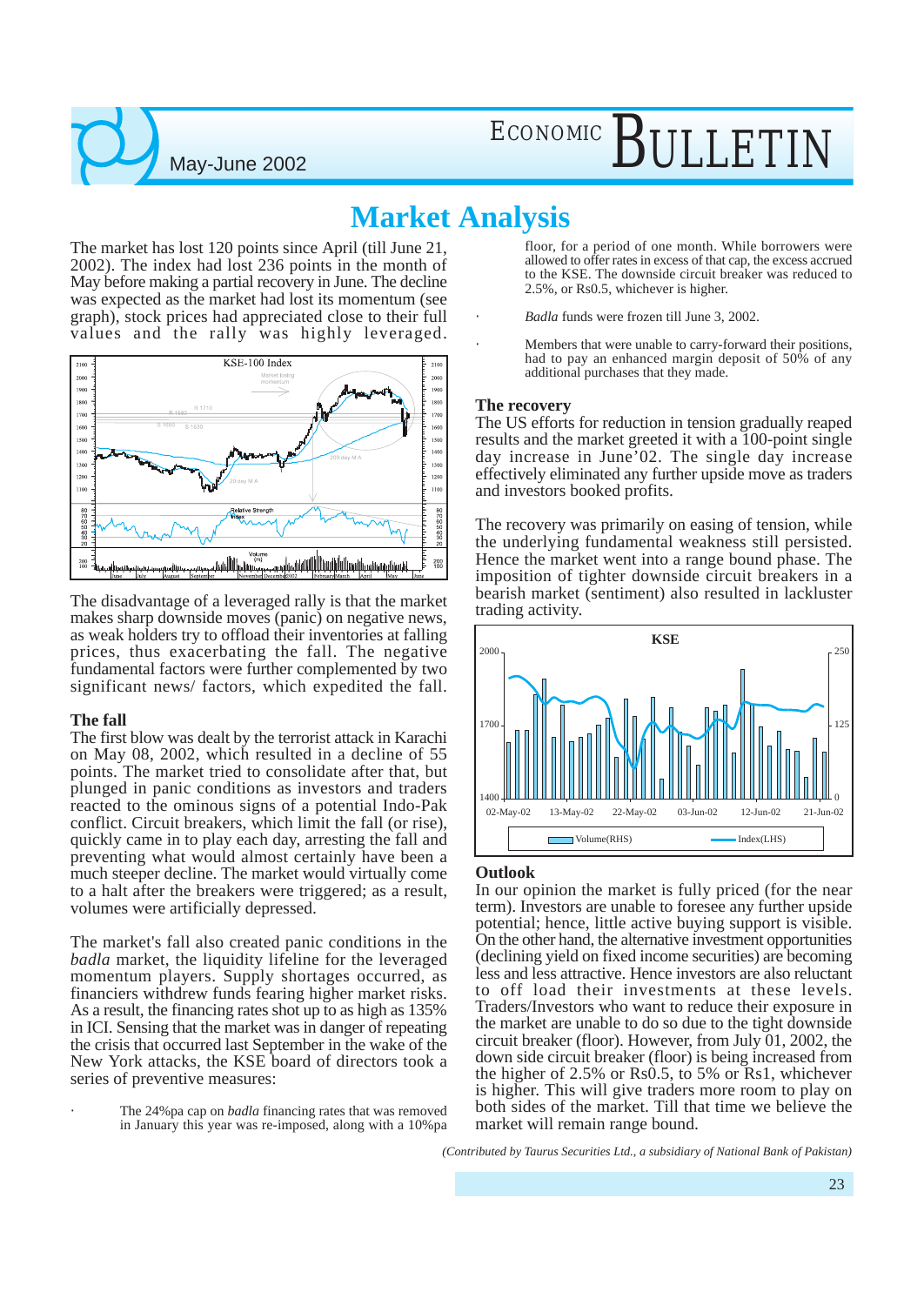# ECONOMIC BULLETIN

### **Key Economic Indicators**

|                                                       | ັ                                              |                    |                 |                    |                                 |
|-------------------------------------------------------|------------------------------------------------|--------------------|-----------------|--------------------|---------------------------------|
| Economy Size & Growth                                 |                                                | 1998-99            | 1999-00         | 2000-01            | 2001-02P                        |
| <b>GNP</b> - Market Prices                            | Rs bn                                          | 2912.8             | 3102.3          | 3365.4             | 3752.5                          |
| <b>GDP</b> - Market Prices                            | R <sub>s</sub> bn                              | 2938.4             | 3147.2          | 3416.3             | 3726.6<br>26413                 |
| Per Capita Income                                     | <b>Market Prices Rs</b><br>Market Prices US \$ | 21899<br>438       | 22811<br>441    | 24198<br>414       | 427                             |
| Growth                                                |                                                |                    |                 |                    |                                 |
| <b>GDP</b>                                            | %                                              | 4.18               | 3.91            | 2.45               | 3.61                            |
| Agriculture                                           | $\%$                                           | 1.95               | 6.09            | $-2.64$            | 1.39                            |
| Manufacturing                                         | $\%$                                           | 3.73               | 1.53            | 7.58               | 4.39                            |
| Services<br>Rate of Inflation                         | $\%$<br>$\%$                                   | 4.99               | 4.79            | 4.79               | 5.09                            |
|                                                       |                                                |                    |                 |                    |                                 |
| <b>Consumer Price Index</b><br><b>GDP</b> Deflator    |                                                | 5.7<br>5.5         | 3.6<br>2.8      | 4.4<br>5.6         | $2.6+$<br>3.4                   |
| <b>Balance of Payments</b>                            | \$mn                                           |                    |                 |                    |                                 |
| Exports (f.o.b.)                                      |                                                | 7528               | 8190            | 8925               | 6628 <sup>a</sup>               |
| Imports (f.o.b.)                                      |                                                | 9613               | 9602            | 10170              | 6914 <sup>a</sup>               |
| <b>Trade Balance</b>                                  |                                                | $-2085$<br>$-2618$ | $-1412$         | $-1246$<br>$-3130$ | $-286$ <sup>a</sup>             |
| Services Account (Net)<br>Private Transfers (Net)     |                                                | 2274               | $-2794$<br>3063 | 3867               | $-1810^a$<br>3009 <sup>a</sup>  |
| <b>Current Account Balance</b>                        |                                                | $-2429$            | $-1143$         | $-509$             | 913 <sup>a</sup>                |
| <b>Fiscal Balance</b>                                 | % of GDP                                       |                    |                 |                    |                                 |
| Total Revenue (Net)                                   |                                                | 15.9               | 17.1            | 16.0               | 16.8                            |
| <b>Total Expenditure</b>                              |                                                | 22.0               | 23.6            | 21.3               | 22.5                            |
| Overall Deficit                                       |                                                | 6.1                | 6.6             | 5.3                | 5.7                             |
| Domestic & Foreign Debt                               |                                                |                    |                 |                    |                                 |
| Domestic Debt                                         | R <sub>s</sub> bn                              | 1452.9             | 1641.4          | 1799.2             | 1652.1                          |
| As % GDP                                              |                                                | 49.4               | 52.2            | 52.7               | 44.3                            |
| Total External Debt <sup>b</sup>                      | \$ bn                                          | 25.4               | 25.4            | 25.6               | 26.3                            |
| (Disbursed & Outstanding)<br>External Debt Servicing* | \$ bn                                          | 1.53               | 1.51            | 1.96               | 0.98                            |
| As % GDP                                              |                                                | 2.6                | 2.5             | 3.3                |                                 |
| Investment & Savings                                  | % of GDP                                       |                    |                 |                    |                                 |
| <b>Gross Investment</b>                               |                                                | 15.6               | 16              | 15.9               | 13.9                            |
| <b>Fixed Investment</b>                               |                                                | 13.9               | 14.4            | 14.3               | 12.3                            |
| <b>National Savings</b>                               |                                                | 11.4               | 14.1            | 15.0               | 15.4                            |
| <b>Domestic Savings</b>                               |                                                | 12.3               | 15.6            | 15.9               | 15.2                            |
| Foreign Investment                                    | \$mn                                           | 403.3              | 543.4           | 182.0              | 284.5                           |
| Portfolio                                             |                                                | 27.3               | 73.5            | $-140.4$           | $-2.9$                          |
| Direct                                                |                                                | 376.0              | 469.9           | 322.4              | 287.4                           |
| <b>Monetary Aggregates</b>                            | $\%$                                           |                    |                 | 3.1                |                                 |
| M1<br>M2                                              |                                                | 33.9<br>6.2        | 14.9<br>9.4     | 9                  | $11.3^{a}$<br>9.3 <sup>a</sup>  |
| <b>Interest Rates (Weighted Average)</b>              | $\%$                                           |                    |                 |                    |                                 |
| Deposits**                                            |                                                | 7.96               | 6.62            | 6.58               |                                 |
| Advances                                              |                                                | 14.8               | 13.52           | 13.61              |                                 |
| Gold & Foreign Exchange Reserves                      | \$mn                                           | 2371               | 2149            | 2666               | 4546 <sup>c</sup>               |
| Exchange Rate++                                       | Rs./\$                                         |                    |                 |                    |                                 |
| <b>Official Rate</b>                                  |                                                | 51.6               | 52.16           | 64.4               | 60.05                           |
| Open Market Rate                                      |                                                | 54.4               | 54.82           | 66.7               | 60.20                           |
| Provisional<br>$\mathbf{P}$                           |                                                |                    |                 |                    | Source: Economic Survey 2001-02 |

+ July-April

a July-March

b Regular debt (medium & long term) payable in foreign exchange only

\* Excluding interest on short term borrowings and IMF charges. Data from FY01

\*\* PLS & Interest bearing

c End-March

++ End-June Buying Rate

*Source: Economic Survey 2001-02*